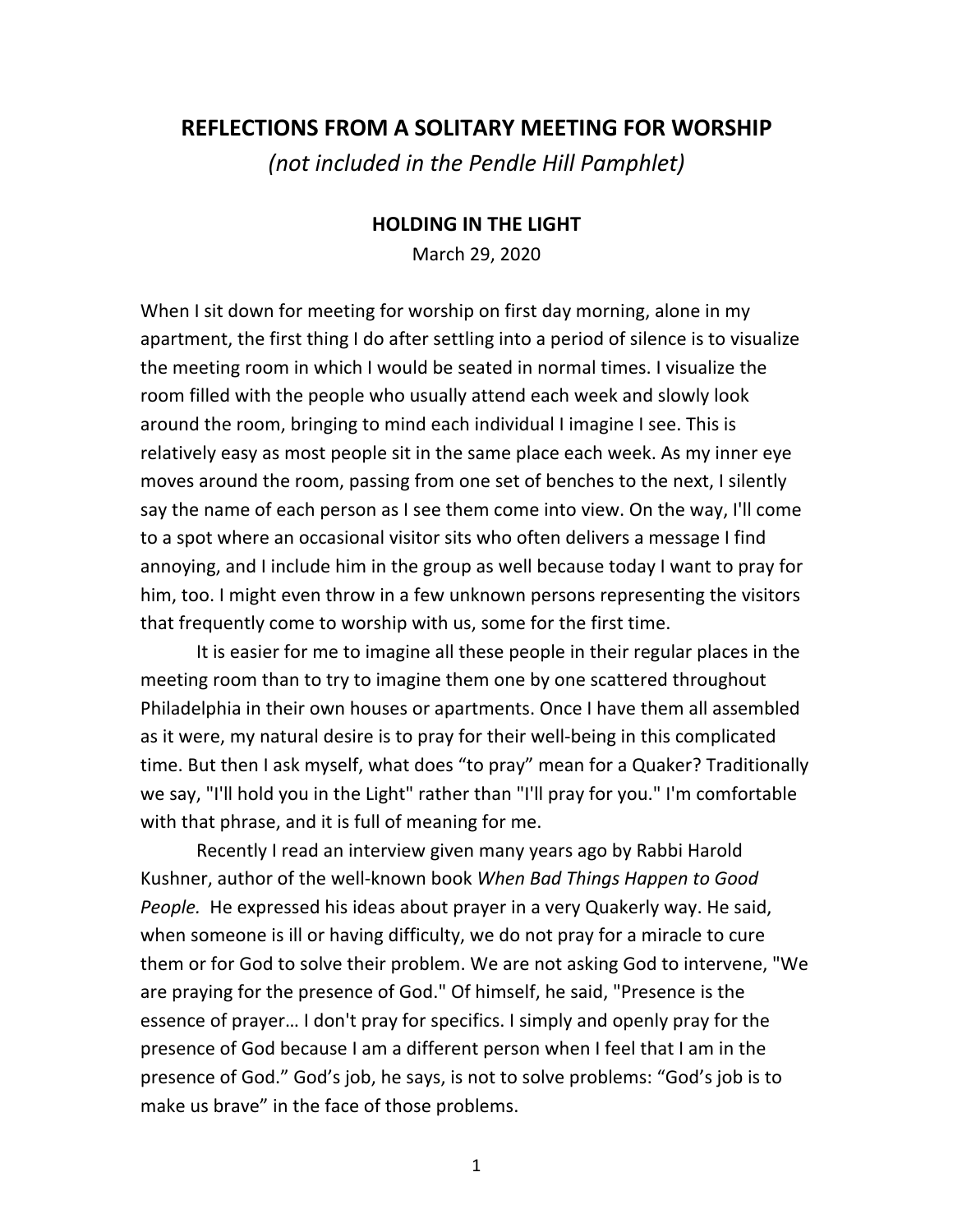That is what I mean—and what I think Quakers in general mean—when I say to you that, "I'm holding you in the Light." I am asking God to be present with you and for you to feel that presence in whatever situation you find yourself in, and that feeling the presence of God will give you the courage and strength you need. When I do this, I actually try to envision a bright light encompassing you, almost like an aura emanating from your body as if that Inner Light we believe is present in all of us has burst forth and now envelops you externally as well as still shining brightly within.

At the same time, I am acknowledging that I don't know what the best outcome for you is, and you may not know that either; we both may have to surrender our desire to control the situation and accept whatever outcome God has in mind. But that doesn't mean sitting passively by and expecting God to do all the work. It means having the courage to face our situation and take the best actions we can to address it, knowing that the outcome may not be in our hands.

When asked by a follower whether he should tie up his camel when he got to the oasis or trust God to look after it, Muhammad (peace and blessings be upon him) said, "Trust in God, but tie up your camel." We must each do our part as best we can and trust that God will take care of the rest.

\* \* \* \* \*

#### **FINDING THE WAY TO WALK\***

May 3, 2020 *\* Published in Friends Journal, April 2021*

Often, I find it helpful to print out a spiritual sentence or phrase and post it somewhere on the wall where I can easily and causally see it. That helps to remind me of the message it conveys, but I also find that letting my eyes roll over the words, allowing them to float around in my mind in a non-intellectual manner, enables me to see something new in them that I don't see when reading the words in their full text. That has been true for a verse of the 143rd Psalm that I posted on the wall last week.

While the ideas in the verse immediately appealed to me, the more I've looked at it, the more I've wanted to reverse the order of the second and fourth phrases. Somehow, when I do that, it has much more significance for me. But I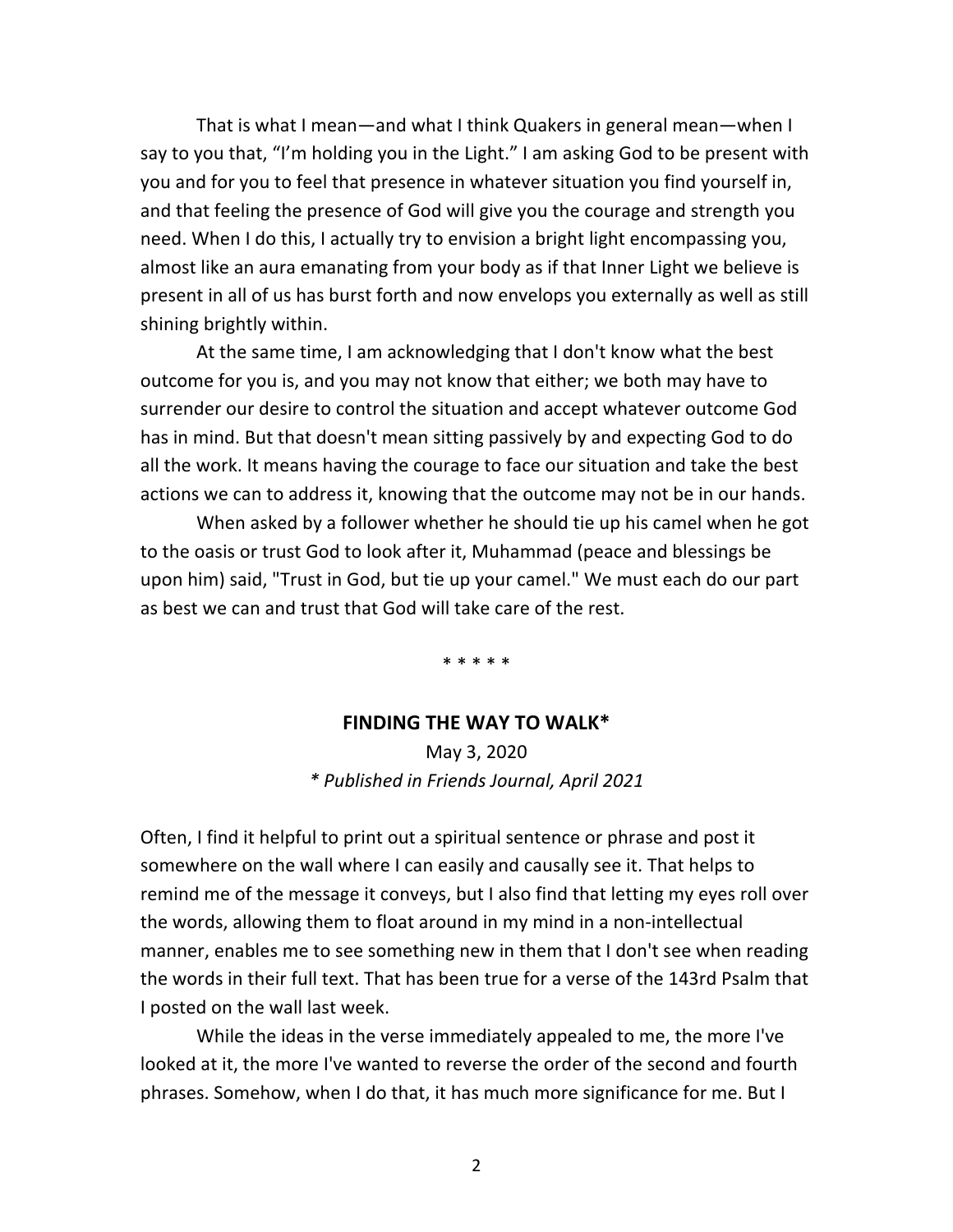worry that I may be missing something important in the way the author worded it by imposing my own conception. My version is this:

*Cause me to hear thy loving-kindness in the morning; For I lift up my soul unto thee: Cause me to know the way wherein I should walk; For in thee do I trust*. — *KJV Psalm 143.8*

I'll have to confess I don't think much about my soul; the concept of a soul doesn't seem to be part of my spiritual beliefs. So, when I come to that line, the phrase that comes to me that seems to convey the same idea is "open my heart to thee." During this time of self-isolation, the spiritual practice I've been trying to improve is meditation. I've tried it before, but I've never been able to sustain it—either for a long enough time in an individual sitting or over time. However, rather than trying to empty my mind of all thoughts as I've done before, I have taken a different approach. Using the words of the Psalm, I have been trying to hear God's loving-kindness by opening my heart to God and trying to feel God's presence—feel it within me and also feel that I am being held in its loving embrace.

God's loving-kindness is always present, of course. The difficulty is getting rid of all the distractions in my mind that prevent me from actually feeling it, from allowing it to permeate my being and transform my life. But consciously trying to open my heart to that presence each morning has enabled me to meditate longer and with a more positive attitude about what I'm doing.

The fact that I trust that God leads me on the right path is why I feel more comfortable with that phrase being last. But the word that grabs my attention most is "way." "Way" can have several different meanings. It can mean path or route—which is how I take it in this context—or it can mean *how* to do something, a form of behavior. I've spent a good deal of my life looking for a spiritual path to follow that will lead me into the greater harmony of God. I've at least discovered that I don't want something as definitively defined as a paved sidewalk with clear directional signs. What I want is something more like a dirt path meandering through the woods with occasional side trails to lead me down paths I haven't explored before that open up new experiences and unexpected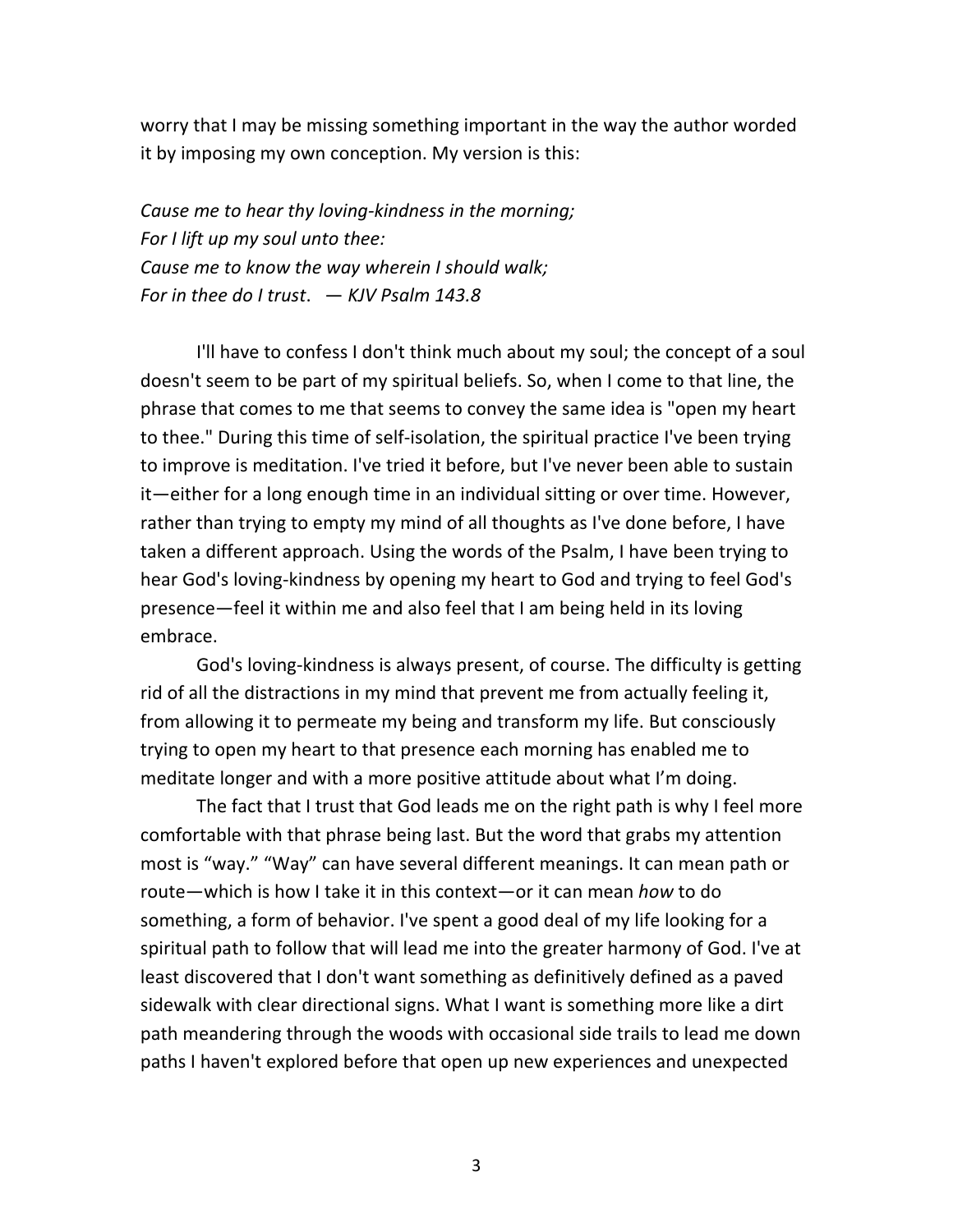discoveries. Quakerism is as close as I've come to that, but even its loose structure is often a bit more than I want.

However, as I've been contemplating this verse, it is the second meaning of "way" that has intrigued me. Maybe it's not as important which path you walk as the *way* (the manner) in which you walk it. After all, there is no real destination, just a journey to be lived, and, who knows—perhaps to walk that journey with love, trust, and an open heart is itself the path, the way, to God.

**\* \* \* \* \***

#### **CHERRY BLOSSOMS**

May 10, 2020

Each day around noon, I venture outside and take a two to three mile walk. It provides a break in the routine of my day and a break from the monotony of being inside for extended periods of time. I live adjacent to the Benjamin Franklin Parkway, so my walk takes me along Pennsylvania Avenue for several blocks until I come to the place where the freight train line that runs along the edge of the Schuylkill River in Center City emerges from its tunnel. Remarkably enough, there are freight trains still running. For a short distance along the railroad line, there is an area so wild and overgrown that it seems like part of a forest. Small bushes surround tall trees; fallen trees lie where they fell, all sorts of white and yellow and blue flowers cover the ground in the shade and in the patches of the sunlight that falls through the trees.

There are two paths through this mini-forest, and to take either would be to feel totally out of the city were it not for the drone of cars and motorcycles on Kelly Drive and the occasional hum of a freight train. The upper path is longer and more frequently used, so I usually take the lower, which is shorter but so enclosed by bushes on both sides that it truly feels like another world. I also like this path because it comes out onto a wide lawn of grass at the edge of which is a bench where I usually stop and rest briefly on my walk.

On this day, about a week ago, it was very windy. I like the wind. I like feeling the air that is always present but invisible to sight or touch. And so I was quite content. As I approached the bench, I noticed that the wind was blowing the petals of the last of the blossoms off the cherry trees that mark the edge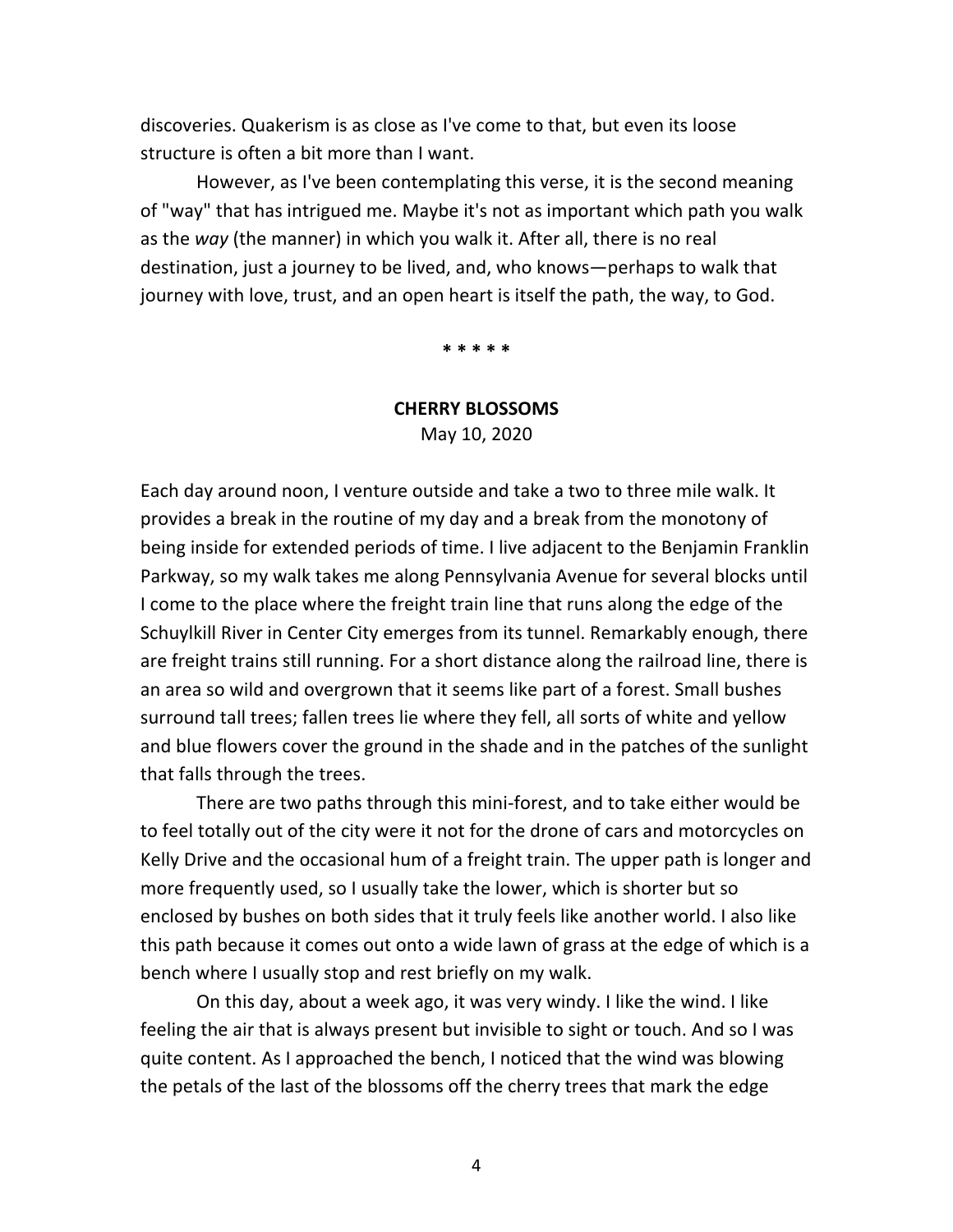between the forest and the lawn. When I got closer, I saw that the ground around the bench was covered with a remarkably even distribution of the white petals, almost like newly fallen snow. As I wandered back under the large cherry tree, I saw that the entire area beneath it and an adjacent tree was totally covered with petals that seemed much more pink in the shade but again looked like freshly fallen snow. It was extraordinarily beautiful, and I think it would be accurate to say that "my heart did leap for joy."

When I sat on the bench, the wind continued to blow petals in my direction. They floated gently in the air then settled on the ground before me. It felt like I was sitting in a snow flurry without the cold. The windy day had kept other people away, and so I sat there alone, looking out at the beauty of the scene before me—the wide green lawn, the trees, the blue sky with white clouds floating by—feeling quite peaceful and serene. The wind blew some petals onto my pants and shirt, and I imagined that if I sat there long enough I might become as covered as the ground and merge so totally into this natural environment that I would be virtually invisible to passersby. It was a very pleasant thought.

Recently I'd been listening to Louis Armstrong sing the song, *What a Wonderful World* as an antidote for the world we're living in right now. As I sat there, I could not help but think of the song and some of its lyrics. "I see skies of blue, and clouds of white, the bright blessed day, the dark sacred night." But as I thought of this song, a wave of sadness suddenly washed over me. The world is such a wonderful place, and we are so blessed to be able to be alive on earth; why is there so much hate? Why can't we get along? Why does it take a crisis like the present one to bring out the goodness in people? Why can't we be this way all the time?

Like many others, I am wondering what we will learn from all this. We will go forward to something new and better, or back to the old normal? I know I can't do much about what nations might learn or even what our country as a whole might learn. But Lao-tzu reminds me that it's more important for me to take care of my own little corner of the world:

*If you want to awaken all of humanity, Then awaken all of yourself; If you want to eliminate the suffering in the world, Then eliminate all that is dark and negative in yourself.*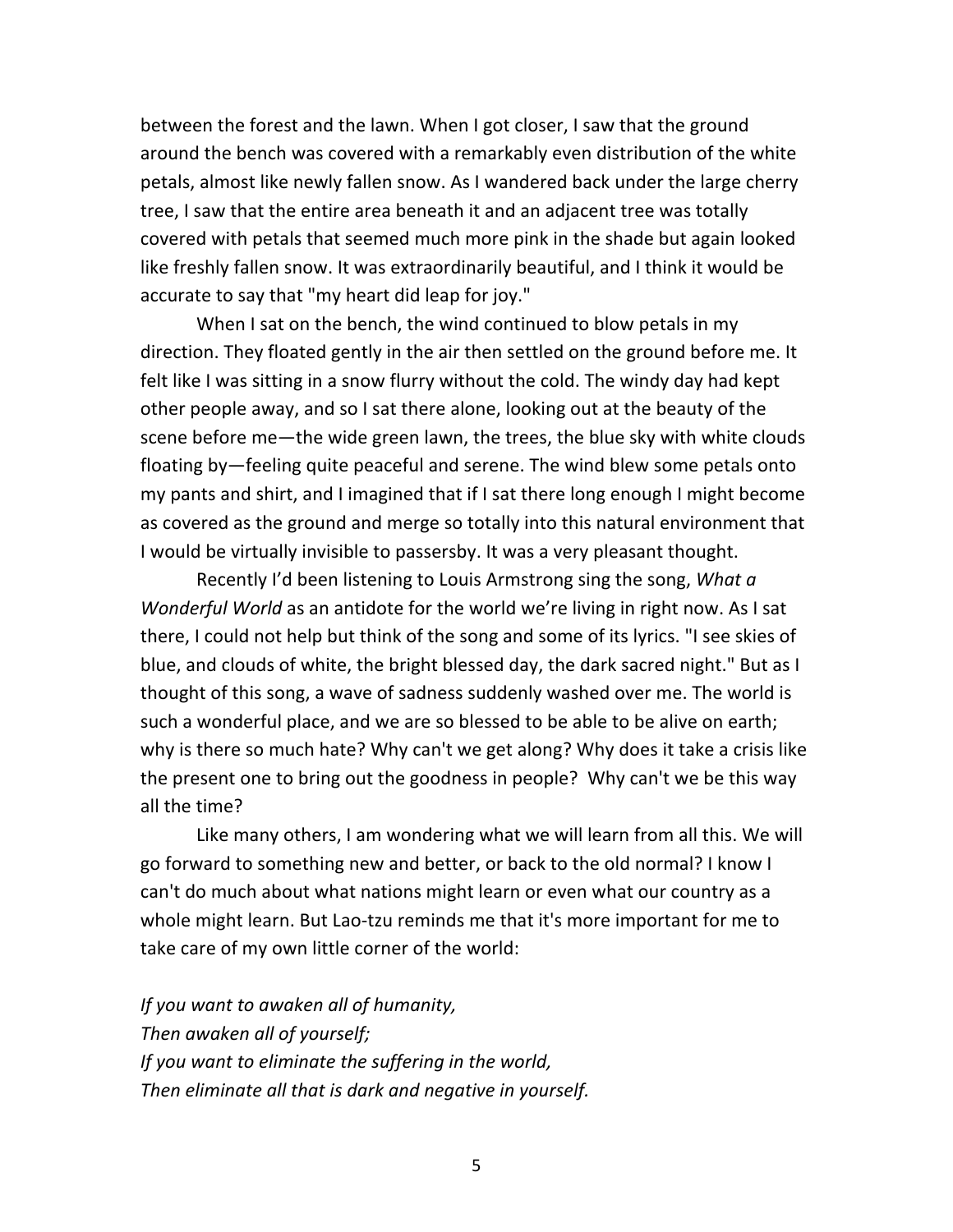*Truly the greatest gift you have to give Is that of your own self-transformation.*

So, the real question is, what will I learn from this, and how will it change my life? How am I going to go forward to something better rather than back to my old normal? One thing I know for sure, I miss the people I love. I will take them less for granted in the future and express my love for them more frequently—and with abundant physical affection! As for the rest, I'm only beginning to get a sense of some answers, but at least I'm asking a good question.

\* \* \* \* \*

### **TRUST AND SERVE** May 24, 2020

Opposite the chair where I sit for my Sunday morning solitary meeting for worship are two bookcases filled with spiritual books. The one on the left consists almost entirely of books about Jesus, indicating the dominance of his teachings in my spiritual life. The one on the right contains a highly diverse collection of books showing my general interest in comparative religion and things spiritual. Each speaks to me in a different way. Today it is the books about Jesus that attract my attention. When I look at them, I feel more confused than knowledgeable and wonder how I would summarize his message based on all that I have read.

Jesus himself gives a simple answer to that question. When asked by a lawyer (as the gospel of Luke calls the man) what he must do to inherit eternal life, Jesus mentions only two things: love God with all your heart and love your neighbor as yourself. For me, the word "love" is used in relation to so many different things it has lost its meaning. In the context of these statements, it doesn't really tell me much of practical usefulness, and so I search for other words that convey the same spirit but provide what I think is a clearer sense of what Jesus means or at least what his statement means to me.

It's difficult for me to figure out how to apply the human concepts of love to my idea of God. For me, God is something like an energy field that permeates all creation and encompasses all creation as well. It is an energy field with a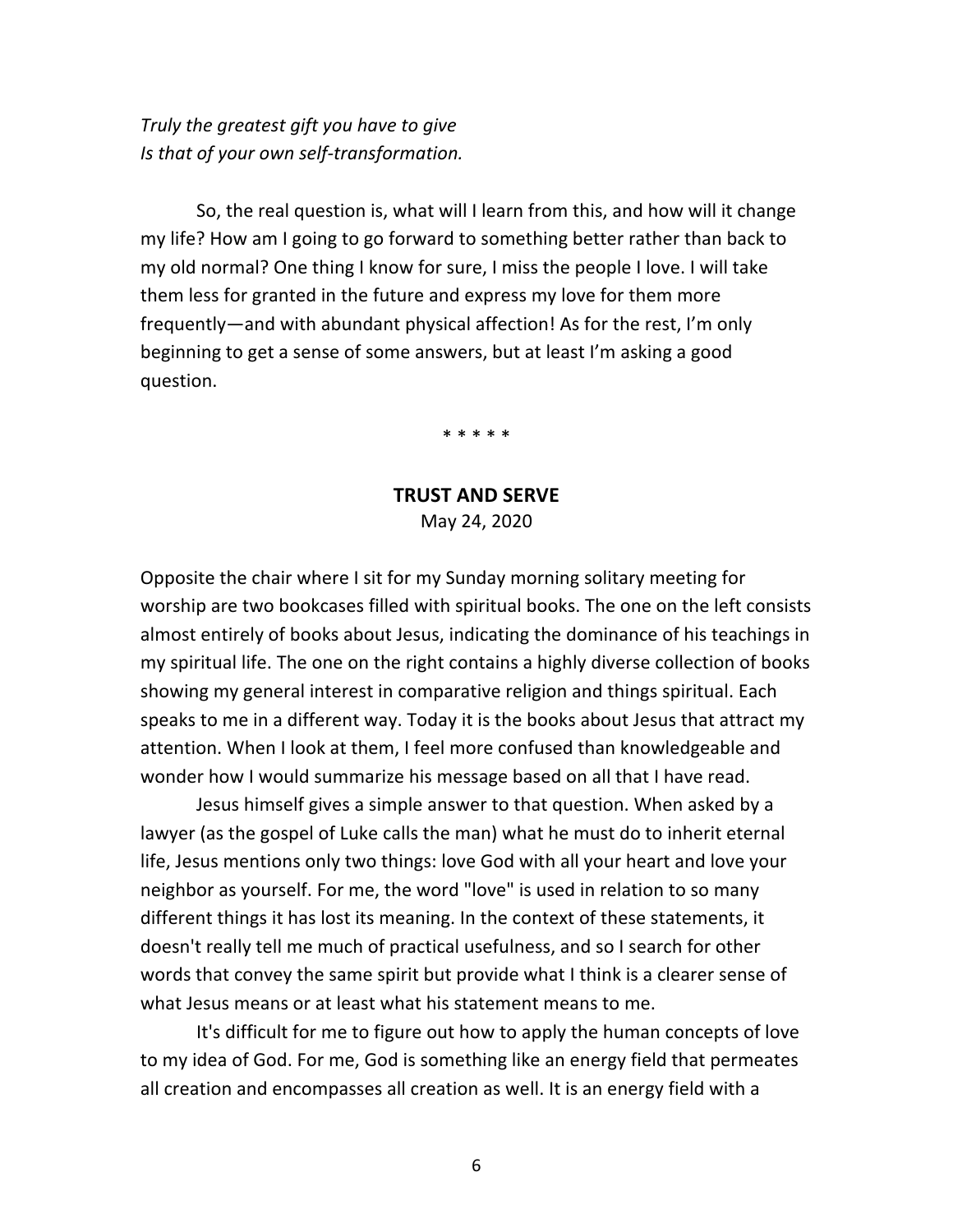special kind of intelligence that gives order to the universe and also influences our individual lives. While it may sound strange to say this, I've always found the concept of The Force in the *Star Wars* movies to be a good approximation.

When I think of an alternative word for love in this context, the one that comes immediately to mind is "trust." To trust first of all that God exists, and then to trust that God is a constant presence in my life that brings only good. To me, that is the "leap of faith," and once I accept that, all else follows as a natural consequence.

To trust in God's presence and goodness is to trust that all the events and experiences of my life are purposeful and meaningful and intended to help me along my spiritual journey. As I said in another reflection, it means to trust that I am being led, to be willing to float in the stream of my life, and confidently accept where the current takes me. It also means to trust that the people who come into my life are messengers sent from God to help me along my spiritual way. No matter what they bring or ask, whether easy or hard, or whether they seem friendly or not, all are God's messengers and to be treated with equal respect and loving-kindness.

It is also somewhat difficult for me to understand Jesus' use of the word love with respect to my neighbor. The word that seems to fit his teachings best is "serve." This is well illustrated in the gospel of John when he says, "love one another as I have loved you," and then later adds, "I have given you an example." The example is the washing of feet; that is, serving the needs of others. I can modify the word serve in many ways that incorporate the qualities of love—serve with compassion, serve with humility, serve without expecting anything in return, serve anyone in need, serve without worrying about the results or the consequences for yourself. In fact, all these qualities are aspects of love mentioned somewhere in his teachings.

In Wagner's opera, *Parsifal*, the character Kundry has a prominent role in the second act. She is under the spell of an evil master who has charged her to seduce Parsifal so that he will lose the purity he must have to complete his task. She tries very hard and sings a lot! By rejecting her advances, Parsifal essentially frees her from the spell. In the final act, she speaks only one word: Serve. It is the essence of the opera and, I believe, an essential characteristic of Jesus' life, condensed into a single word.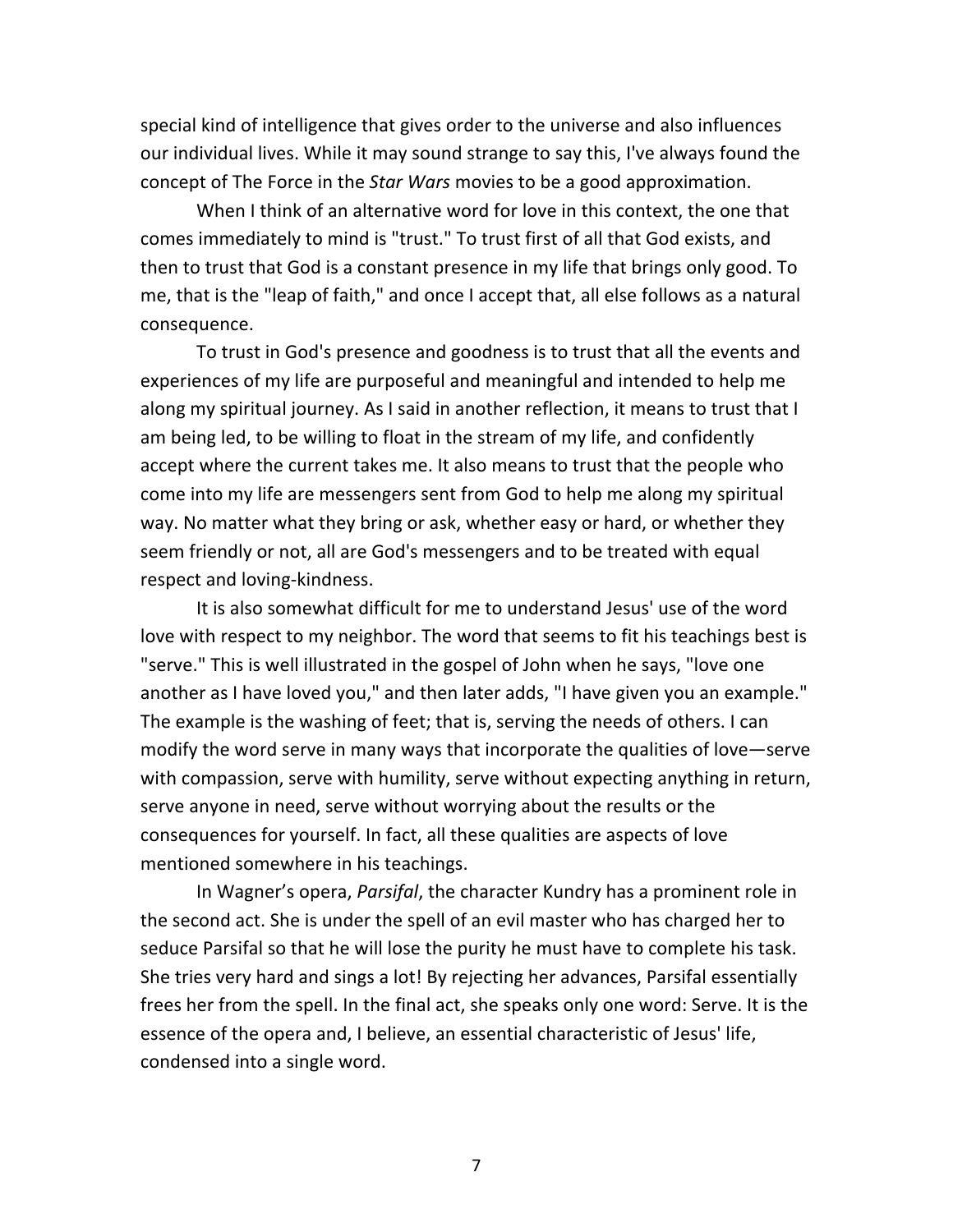Of all the thousands of words I've read on the thousands of pages in those couple of hundred books, these two—trust and serve—stand out for me as the ones that best exemplify what it means to lead a spiritual life. They are easy to say but very hard to put into practice. However, many people have been able to do so, which challenges me to continue to strive to do the same.

\* \* \* \* \*

#### **ALONE WITH GOD**

June 1, 2020

(When I sat down for my solitary meeting for worship on Sunday, my mind and heart were on the marches and protests that had occurred in Philadelphia on Saturday. It seemed inappropriate to think of anything else, but that's not where I was led.)

Last week during my solitary meeting for worship, my eyes were drawn to the bookcase on the left opposite where I sit, so it is not surprising that this week my attention was drawn to the one on the right. In contrast to the first, which contains books about only one spiritual tradition, the bookcase on the right contains books about so many different spiritual paths it is almost impossible for me to describe what's there. Everything from Buddhism, Islam, and Quakers, to *A Course in Miracles*, Gurdjieff, Edgar Cayce, Native American wisdom, Swedenborg—well, you name it, and I probably have at least one book about it.

There is no doubt I've gained a lot from reading all of them; they have enriched my spiritual knowledge and reinforced many of the ideas I've obtained from the books in the other bookcase. At the same time, they've created a lot of confusion in my mind and for my spiritual journey. When I became a Quaker, I spent about the first ten years trying to learn about the history, spiritual beliefs, and practices of Quakers. That was an inspiring experience and made me feel I'd made the right decision in becoming a member. However, in recent years I have been drawn to the wide variety of other ideas represented by my second bookcase. I liken my approach to trying to get to the top of a high hill or small mountain. I started out on one path and got reasonably far along. But then I decided to explore another path. I went a short way along it, enough to get a feel for it, then tried another and another and another. Now I'm still only partway up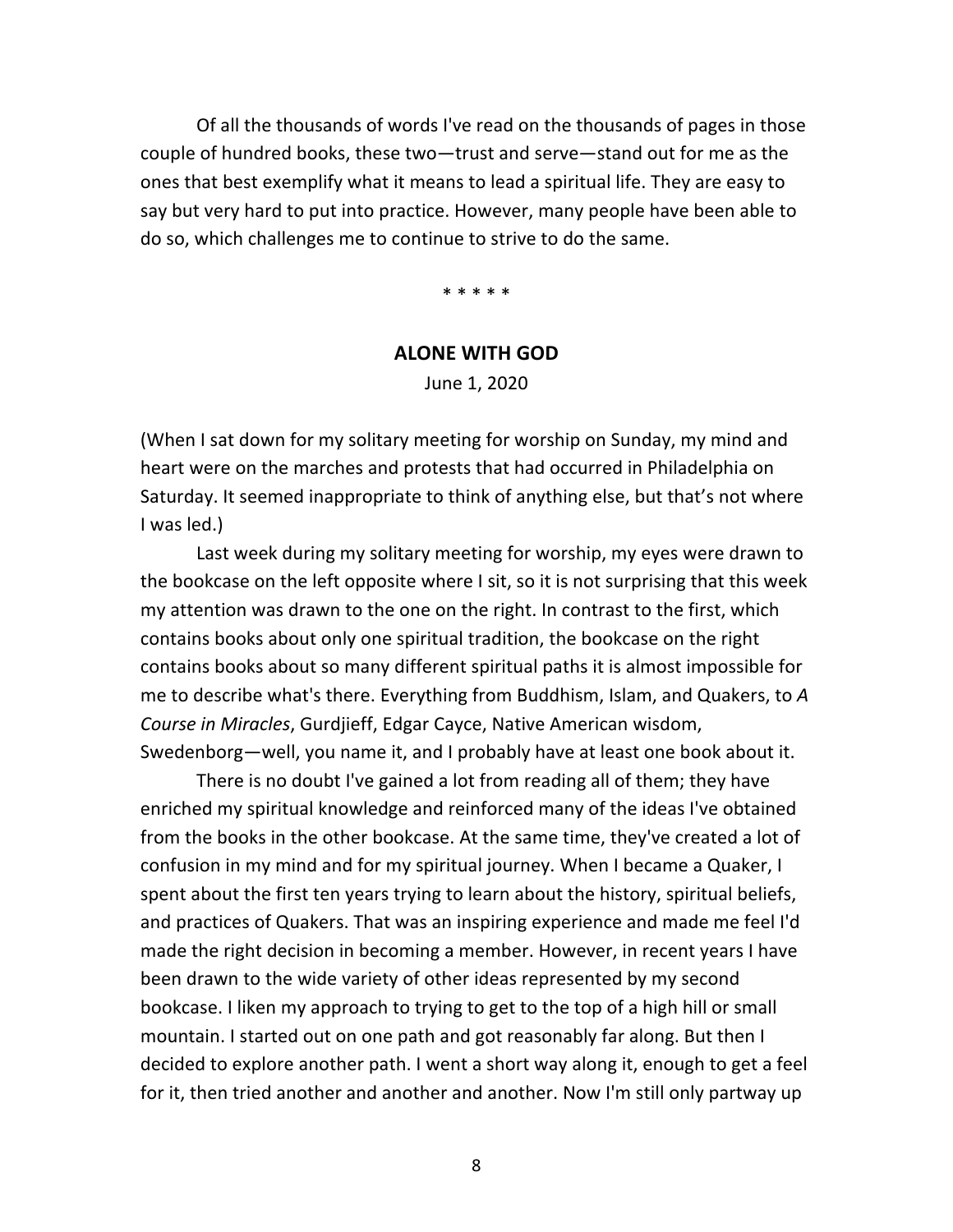the mountain and unsure which path to take and feeling confused and somewhat lost. It feels as if I'm afraid to commit myself to one because I wonder if there might not be a better one around the corner or that by picking one I'll pick the *wrong* one: too many paths, too many choices.

As I was staring at these books today, I realized that the founders of most of these spiritual traditions followed a similar path. Buddha sat under a tree in the forest for forty-nine years, or so the story goes. Jesus went into the desert for forty days; even Muhammad spent many nights week after week in his cave in the hills before anything happened. Native Americans talk about going into the woods on a vision quest. George Fox describes himself wandering alone in the fields at night for what seems like years before he had a transforming opening. Each of them went off alone into a natural environment away from the world of other people. Why did they do this, and what did they do while they were there?

Neal Donald Walsch tells a lovely story that helps explain the "why." A father noticed his young son went off by himself into the woods every day. When he asked his son why he did that, the reply was "to be with God." But, the father said, God is everywhere; God is no different in the woods than here. "Yes, I know that," said the son, "But in the woods *I* am different."

One of the copies I have of the Tao Te Ching translates a line as, "Let nature renew what men undo." Clearly, for the young son and for these others, getting away from the man-made world was an important way to get in touch with the essence and wonder of creation and its creator. Anyone who has spent time in a natural setting is aware of the different quality of peace and calm that comes from that experience. That most certainly has been true for me. In such environments, I feel more open and more connected to the divine reality behind creation, and I believe that's how Buddha, Jesus, Muhammad, Fox, and others felt as well. Did they expect to find God there more than anyplace else? No. As T.E. Lawrence put it, in that "solitude they heard more clearly the living word they brought with them."

As to what they did while there, I cannot say for sure. However, their teachings suggest that they turned inward to connect with that living word they brought with them. While they may not have used these words, they were, it seems to me, all doing what Fox advised early Friends to do: "Turn to the Inner Light, and it will tell you all you need to know."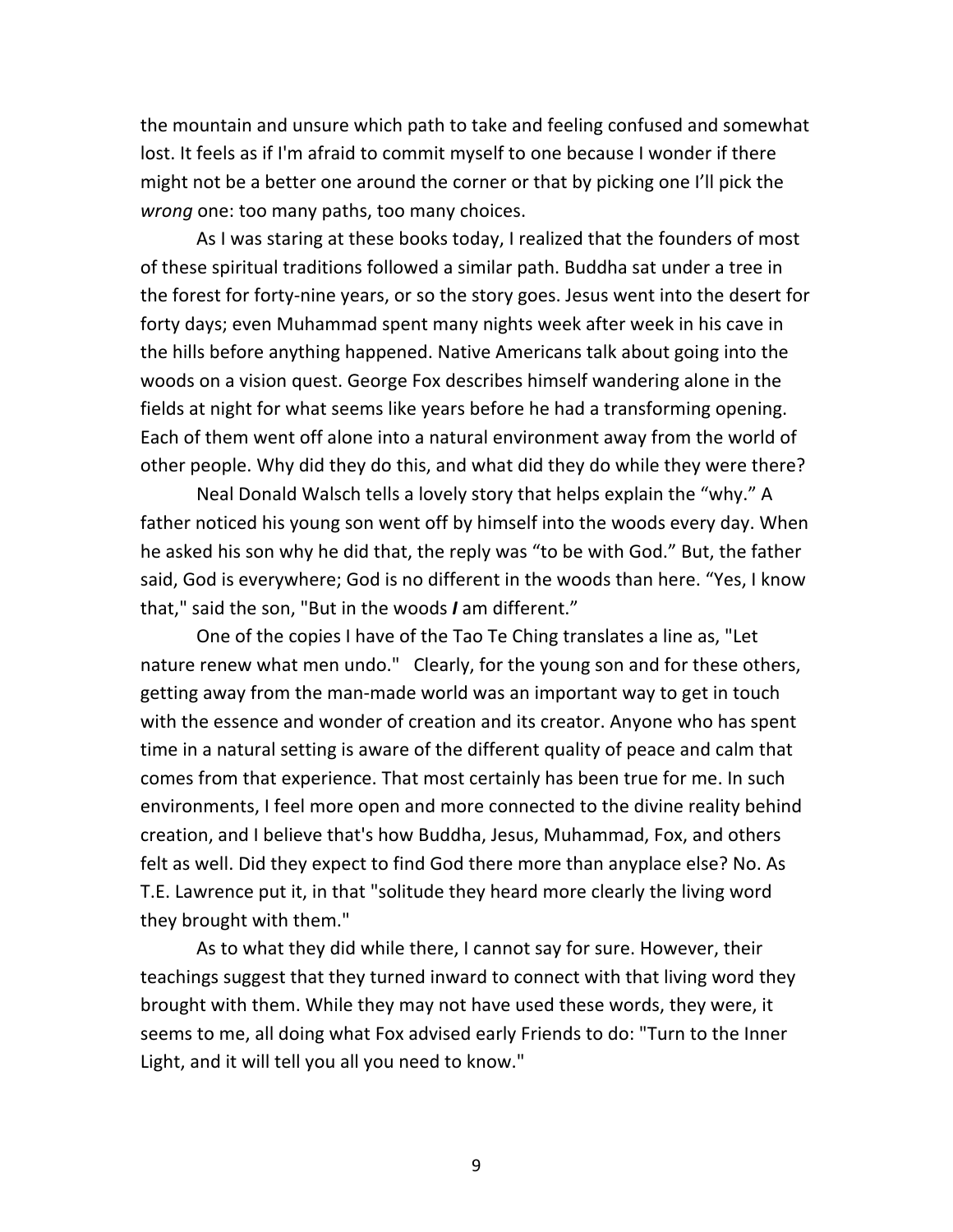For early Quakers, the idea of turning to the Inner Light seems to have been both a primary belief and a primary practice. Indeed, it almost seems that it was the only thing early Friends believed in. They were certainly not concerned with codifying a set of rules, ideas, or "testimonies" to follow. Direct experience of the Inner Light seems to have taken precedence even over the Bible. Yet turning to the Inner Light has not been a feature of my own spiritual practice, nor was it for two groups of Quakers in two different meetings I asked about this. Rather than turning to the Inner Light as a central practice, there seems to be a reliance on other people's experiences that have been organized into a list of testimonies and a book of guidelines without having had the actual experiences ourselves. We know what these others said, but as Fox challenged us, "what canst thou say" of your own direct experience.

Much to my surprise, I have found that sitting silently alone these past few weeks has provided more spiritual inspiration (the source of these reflections) than I've found in several months of sitting in a meeting room filled with people. Has this been turning to the Inner Light? I'm not sure, but it seems like a practice worth continuing.

\* \* \* \* \*

## **TREE ENERGY** June 21, 2020

For the past two Sundays, my solitary meetings for worship have been anything but peaceful. My mind has been like a corral full of wild horses unwilling to be tamed. It is a reflection, at least in part, I think, of the chaos and confusion that exists in the world around me. I try to calm my mind each morning with a routine of walking, meditation, prayer, and a simple form of Tai Chi, all performed on the roof deck of my apartment building. There are usually no other people there, so I can carry out my activities in the quiet early morning sunlight undisturbed.

The Tai Chi exercise I do is called Tree Energy Tai Chi and is intended to be undertaken with a tree as a partner as a way of reminding myself of the spiritual lessons a tree has to teach me. These days, rather than take the time to search out a tree in the park, I focus on a stand of pine trees on the opposite side of the Parkway and on one particular tree on the edge that is slightly taller than the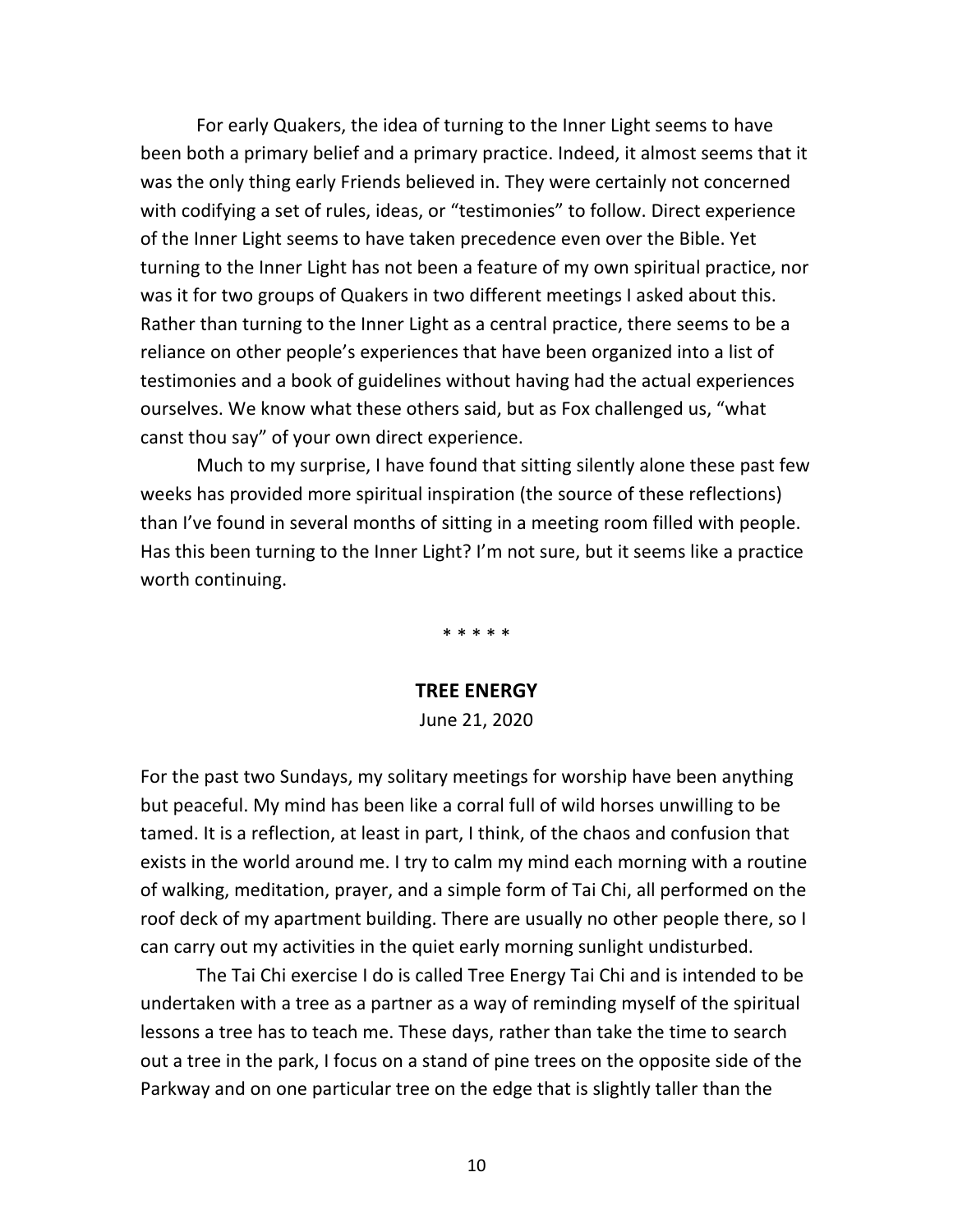others. Each movement of the exercise has a spiritual meaning. The first reminds me that the tree is firmly rooted in the ground; its roots are deep, and its trunk is solid and strong, capable of withstanding all kinds of conditions. This reminds me that my spiritual life must be rooted too, well-grounded in my convictions and practices with confidence in God's presence. The second movement reminds me that the branches of the tree are flexible and can adjust to changing circumstances—wind and rain and snow, different seasons and temperatures. If the tree was only as stiff as the trunk, it might easily break in a strong wind; if it were only as flexible as the branches that same wind would blow it over. This combination of strength and flexibility, this ability of the tree to accept and adjust to circumstances without losing its integrity, serves as a model and a goal for my spiritual life.

The other movements represent exchanges of energy and love between the tree and me. We each give, and we each receive just as in reality we mutually exchange oxygen and carbon dioxide. The last two movements are the most important. The first requires me to bend my right leg and balance on my left foot while holding my arms folded horizontally in front of my face so that my hands block my view of the tree and everything else. It reminds me that for both me and the tree, the future is uncertain and unknown. The last movement maintains the same position but lifts my arms upward until they and my body form the letter "Y." This symbolizes that no matter what the future brings, I, like the tree, stand ready to receive it with the strength of my faith in God's goodness, and my willingness to accept all that comes to me as a gift. It is a very powerful posture and challenging belief—that I hold for sixty seconds before I bow to the tree and finish.

It has somewhat surprised me that, confined as I mostly am to the inside of my apartment, these reflections have been so inspired by thoughts about nature: streams to float in, rivers to float on, hills to climb, birds that sing, and now trees that serve as spiritual teachers. Perhaps the general absence of those things has made them more precious, more a source of spiritual inspiration than usual. And there is even one more: wind.

When I sit, usually shirtless, on the roof deck in meditation after completing my Tai Chi, I feel the wind that comes to me there fourteen floors above the street. It comes as a soft and gentle breeze as if the hands of God were caressing my body with the same soft and gentle touch a mother would use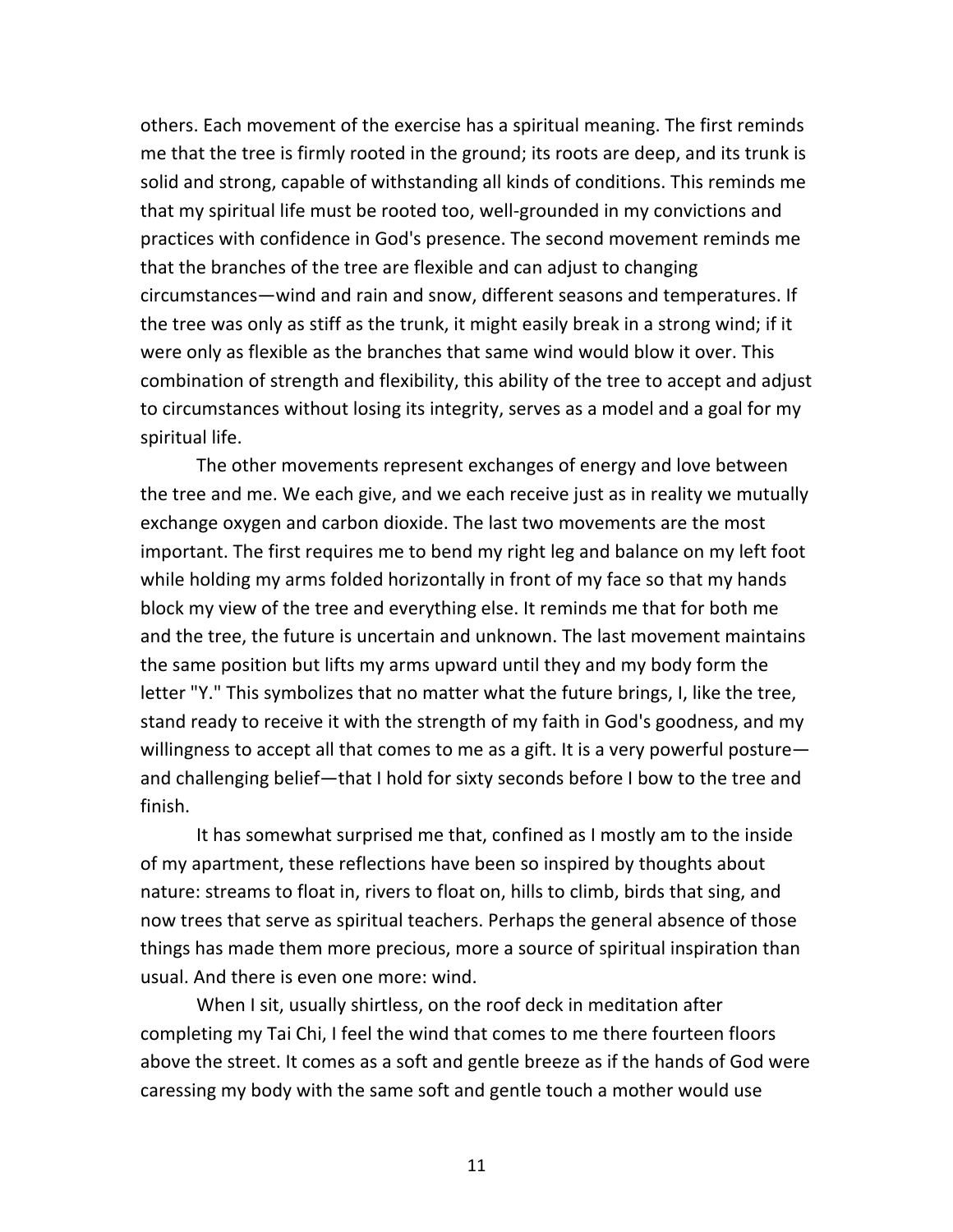washing her child's body with warm water. It is a final reminder of God's constant presence and loving-kindness that I try to carry with me throughout the day.

\* \* \* \* \*

## **CHRIST IN THE MIDST** June 28, 2020

A wonderful feature of Zoom technology is that you can attend a meeting for worship almost anywhere. Today I spent part of my time in a Conservative Friends meeting for worship from Cleveland, Ohio, at the invitation of a Conservative Friend I met several years ago. The rest of my time I spent in my usual solitary meeting. The host of the Conservative Friends meeting posted an image on the screen of the painting, "The Presence in the Midst" by James Doyle Penrose. I found this a welcome change from the usual focus on the faces of participants.

The painting is based on the gospel of Matthew (18:20): "For where two or three are gathered together in my name, there I am in the midst of them." Penrose's interpretation of the phrase is clearly influenced by George Fox's statement, "Christ has come to teach his people." This is indicated by the hovering transparent figure of Jesus superimposed over a 17th or early 18thcentury meeting for worship in what is thought to be Jordans Meeting House in England. Women in bonnets and plain dress and men in dark suits and hats sit with heads bowed in silent, expectant worship. The image, and my interpretation of the phrase, reminded me of the difference between meeting for worship alone and with others.

All my life, I have been aware that I feel very different when I am in the presence of another person. I feel more alert, more alive, more energized whether I'm with just one person or many. And it doesn't seem to matter whether we are in the same room or separate ones or whether we are doing something together or not. The mere presence of another person nearby is enough to change my attitude and the way I feel. I have a theory of why this is so.

I believe that all living things are sending out vibrations of energy. When I am with someone else, the vibrations of energy that we are each sending out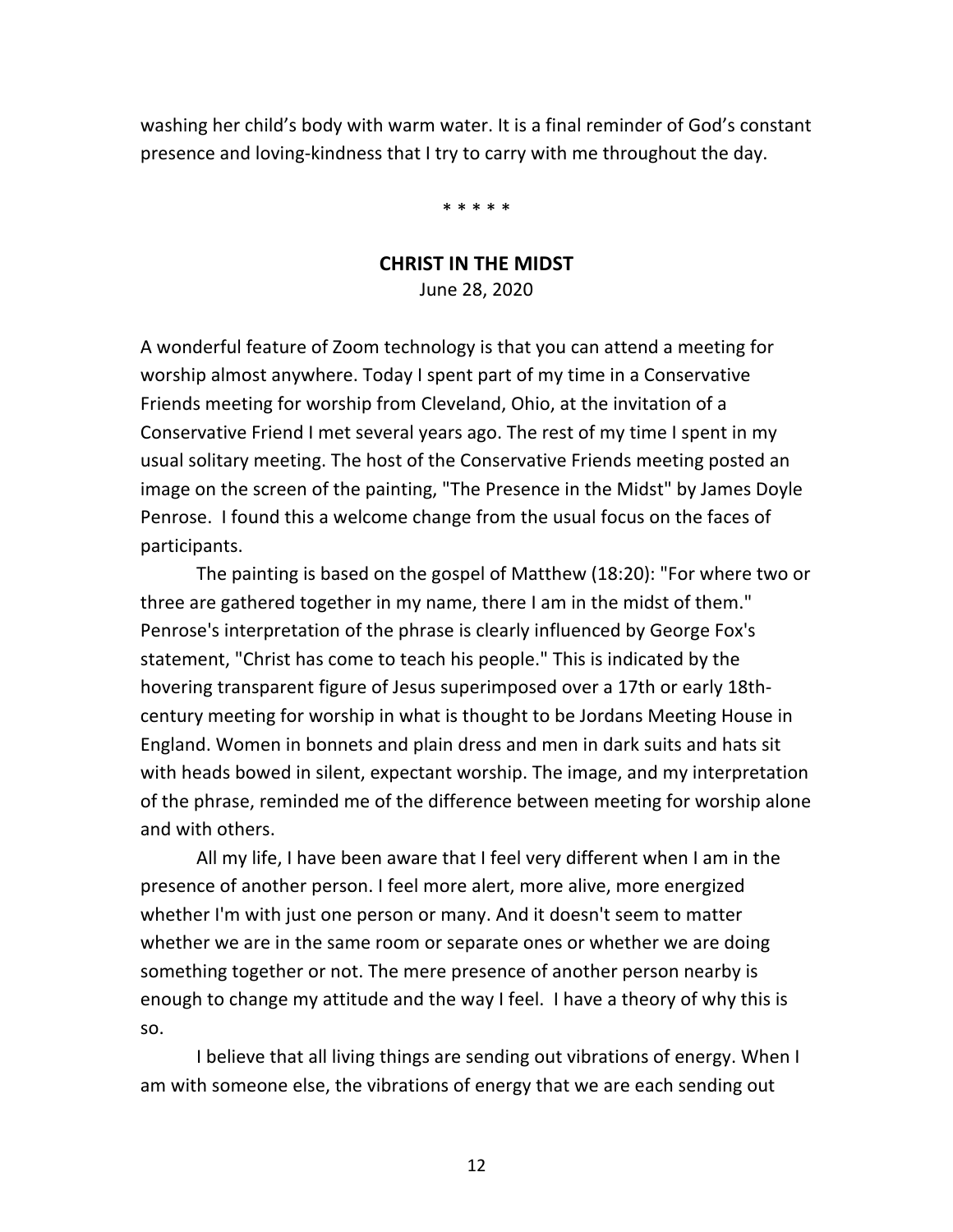interact with one another to enhance and magnify our own individual energies and create a new and third field of energy that both combines our individual energies and encompasses them as well. It is like saying there is me, and there is you, but then there is also "us," which is a third entity in its own right that results from the merger of the two of us and in some strange way is greater than the sum of its individual parts.

There is some basis in scientific fact for this theory. Scientists tell us that at the atomic level, everything is in motion; everything is vibrating and sending off waves of energy whether we detect it or not. This is true of even what we might call "dead" matter – rocks and other inanimate objects. The only difference is that living creatures, and human beings especially, send off waves of energy at higher frequency levels. Some scientists suggest that there must be an intelligent force that sets these atomic movements in motion. For me, that force is what I mean when I use the word God.

When I apply these ideas to meeting for worship, it is the words "come together *in my name*" that have special significance. I don't take those words as literally referring to Jesus as Penrose did. To me, they mean coming together with the specific *intent* to try to connect with "that of God" within, with the Inner Light or what some call the "Christ consciousness" that Jesus personified so fully and that is potential in all of us. And in the best of moments, that effort brings forth an encompassing field of energy—a presence—that unites each of us with one another and with the Divine energy of creation itself.

When I am in meeting for worship with others—even just two or three the potential for this sense of a larger field of energy is greater than when I am alone. I believe that this sense of connection to something larger enables me or another to tap into the presence within and bring forth a message that may provide one or more of us present with inspiration for our spiritual journey. This potential, and the feeling that I am vibrating in unity with the oneness of all creation that seems only possible in the actual physical presence of others, is what I miss in the current situation and long to recapture.

\* \* \* \* \*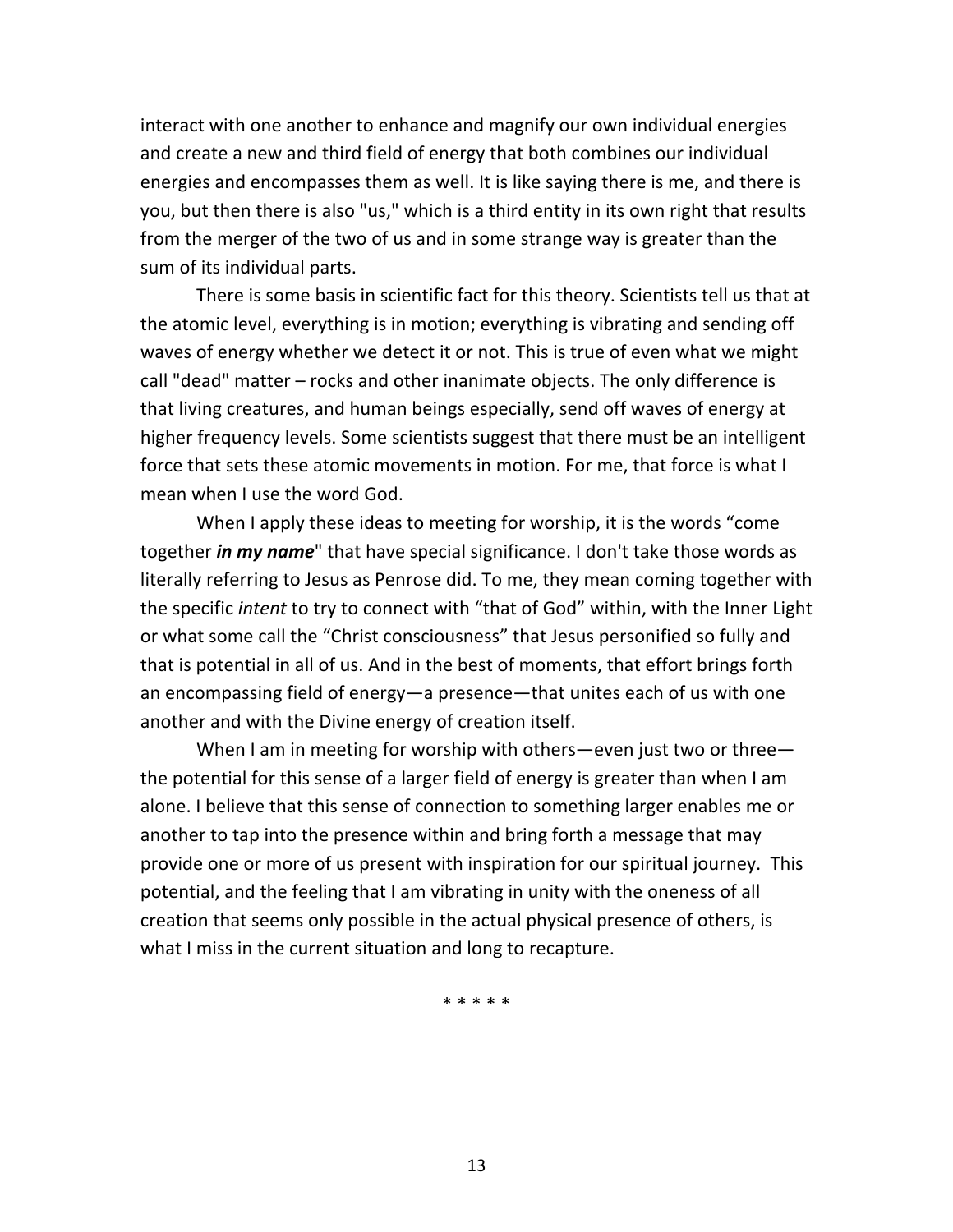#### **BLACK JESUS**

July 19, 2020

There are four objects that are evidence of my interest in comparative religion on the bookcase next to the desk where I write these reflections. One is a statue of Buddha. Another a square orange ceramic tile with the word for Allah in Arabic in red letters, and the third, a colorful statue of the Hindu god Hauman—the monkey god—about whom I know very little. The fourth statue is of Jesus and is somewhat unusual, at least for me.

The approximately twelve-inch tall statue portrays Jesus as a Black man with short black hair and a black mustache and goatee. He is standing on what looks like a cloud, with arms extended outward at his sides. His only garment is a blue robe wrapped around his body and head, leaving one arm and most of his dark-skinned chest exposed. He could easily be a homeless Black man you might see walking the streets of Philadelphia with a blue blanket as his only article of clothing.

When I found this statue in a vendor's cart at 30th Street Station, it had an immediate and powerful impact on me. Today the statue has even more meaning because of the events of the past weeks and the homeless encampment that now exists on the baseball fields along the Benjamin Franklin Parkway opposite my building. There are around 100 or so tents in the encampment, and I can readily imagine my Black Jesus wrapped in his blue blanket emerging from one of them ready to preach his message of love to his assembled homeless followers much like he preached his message to what might have been similar followers in his day.

My fascination with this statue is not because I care about the color of Jesus' skin. I am sure he was not the handsome Northern European white man with long, nicely combed hair and spotlessly clean clothes as he is typically depicted. But I think it is also unlikely that he was Black, and if he was of darker skin, undoubtedly so were the other people in his community, and therefore he would not have stood out as anything unusual. But by depicting him as a Black man, the statue is a clear reminder that he was an outsider who was criticized, oppressed, and not valued by much of his society. It is also a reminder that he identified more with poor and marginalized people to whom he brought his message than with the well-to-do and well-established. Above all, it expresses to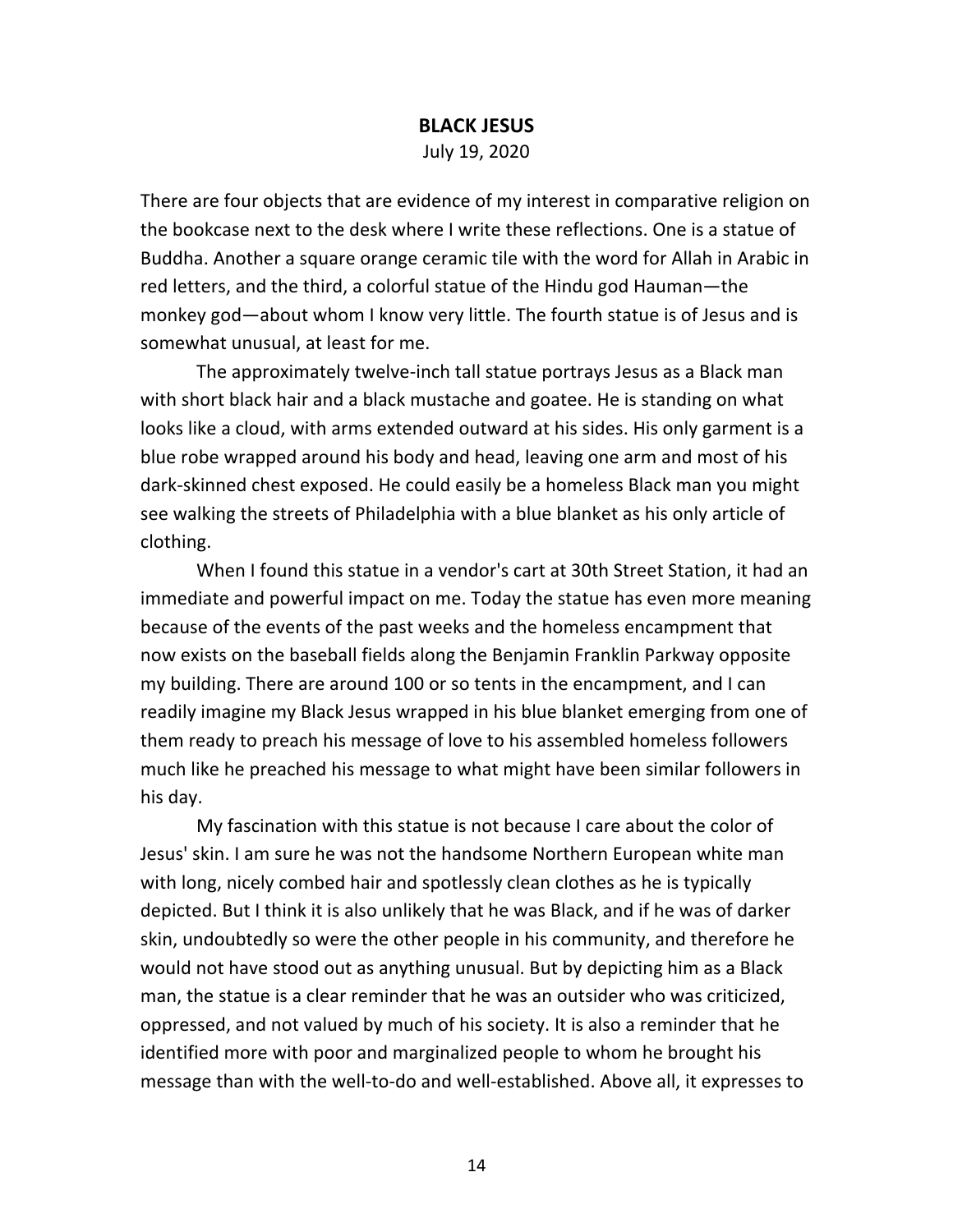me in a profound way that there is "that of God in everyone" and that anyone can be God's messenger—beliefs that are particularly important to me right now as I stare out at the homeless encampment in front of me.

The statue makes me wonder if I would have been attracted to Jesus' message when I was younger if he had been depicted as a Black man in the Catholic Church I attended. Or even whether his teachings would have the same relevance today to the Italian Catholics of South Philadelphia. Or conversely, would his message to love one another, even those who oppress you, have been more powerful coming from someone whose condition provided no good reason to think in those terms and every reason to think otherwise. Would that message, coming from a Black man, have created a different attitude about Black people in general that would have led to a different society than the one that has prevailed so long in this country?

In addition to these thoughts about Jesus, the statue and recent events pose a question about God that I have not considered before. Is my entire conception of God distorted by my perspective as a privileged white man? I grew up with the image of God as an elderly bearded white man on a cloud in the sky, and so it is not surprising that this has influenced my perspective. I began to address the "male" aspect of that many years ago by consciously refusing to refer to God as "he," even if it required me to repeat the word God many times in the same sentence. However, I haven't been willing to alternate "he" with "she" as some often do. My reluctance is because I no longer think of God in anthropomorphic terms. I think of God as a Divine Spirit or as a Divine Energy. For those definitions of God, the correct pronoun is "it," something I've been comfortable with ever since reading a character use that term in the novel *The Color Purple.*

But while I've considered that issue, I have not considered whether white privilege has influenced my perspective. That is a new challenge. I think of God as a positive presence in my life and that all the gifts I have received from God are good and designed to help me on my spiritual journey. It is quite easy for me to think in those terms because I've basically had a very blessed life. I've had my share of struggles and difficulties, but my life has been relatively easy by comparison with many others. I have no doubt that this is partly because I am white, male, well-educated, and have benefited from all the unearned privileges that come with those characteristics. But has that unconsciously influenced my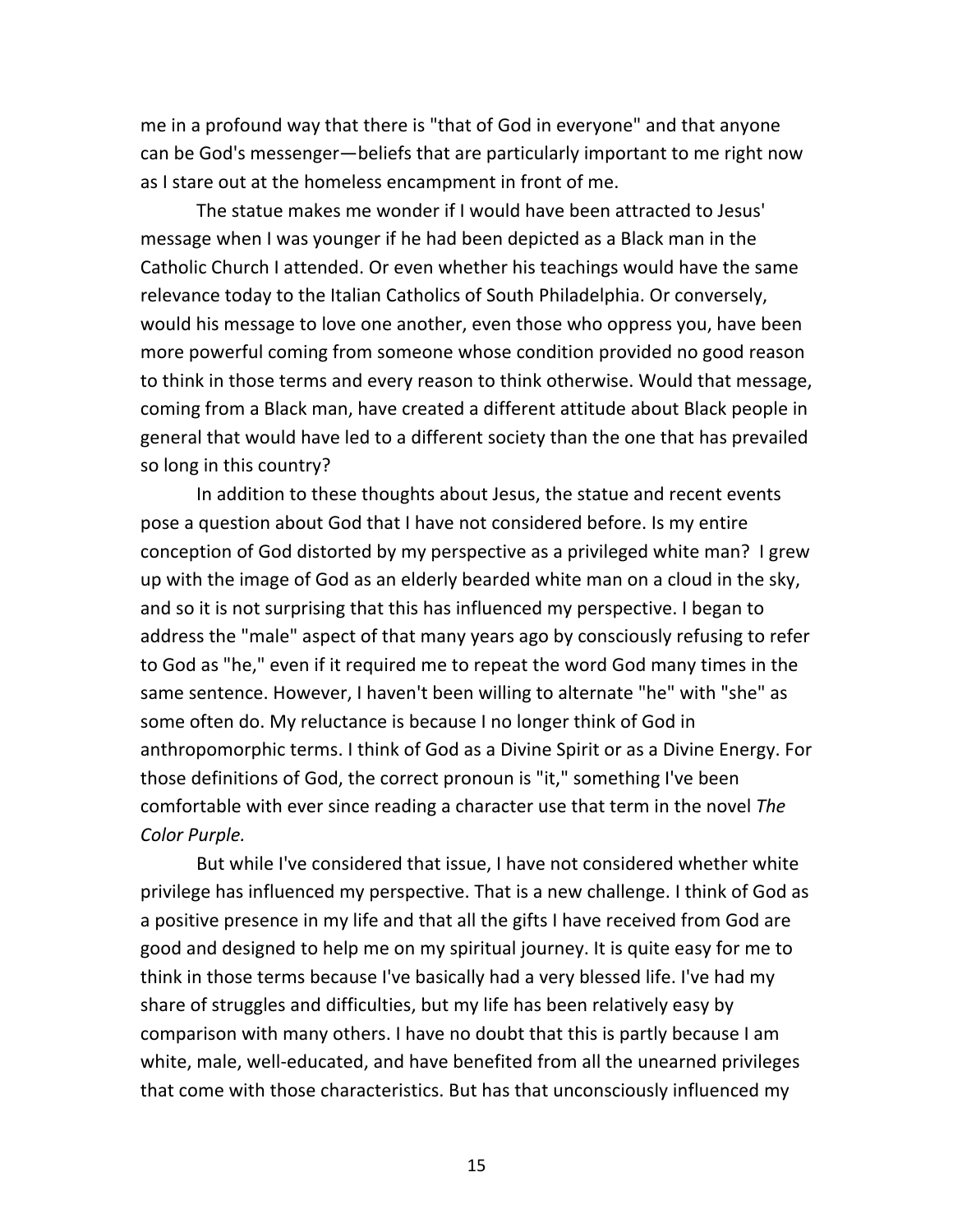concept of God? Has my thinking of God as a white man implicitly made me value white people more than people of color? Would my conception of God be the same if I was a homeless Black man living across the street in a tent? Or if I was an employed low-wage earning man living in a run-down and crime-ridden neighborhood of North Philadelphia. Or a Black woman trying to raise two children while living in public housing? What would my conception of God be in those circumstances? Could I believe that everything that had come to me was a gift and a good gift at that? Or would my conception of God remain the same, but my faith be stronger, like those communities in South American who find strength in the fact that Jesus also suffered and yet could still love and forgive those who oppressed him.

I think it is because of the difficulty of holding a positive image of God in such circumstances that I so greatly admire the faith of Black people, whether Christian or Muslim or of any other faith tradition. For many years I worked with the head of the community association in an impoverished and segregated neighborhood in North Philadelphia. I was twenty-six years old when I first went there and found myself in a world unlike anything I had previously experienced or could possibly have imagined. Within the five or ten minutes it took me to walk from the trolley stop to this man's house, my entire life changed. When I stood on his doorstep, ready to ring the doorbell, I noticed a bumper sticker pasted on the window beside the door. During the many decades I worked with him, he lived in several different houses in the neighborhood, but in each one, he had this bumper sticker pasted to his front window. It said, *"God is Good All the Time*." Each time I went to his house, I stood in awe that someone living in the conditions in which he did could believe that. But he did; he most emphatically did. His strong faith was a source of inspiration for me; it made me more appreciative of the gifts I had received and made me more conscious of the need to share my unearned and perhaps undeserved good fortune with others. Today the statue of Black Jesus beside me is a constant reminder of all that and a continuing source of inspiration and challenge.

\* \* \* \* \*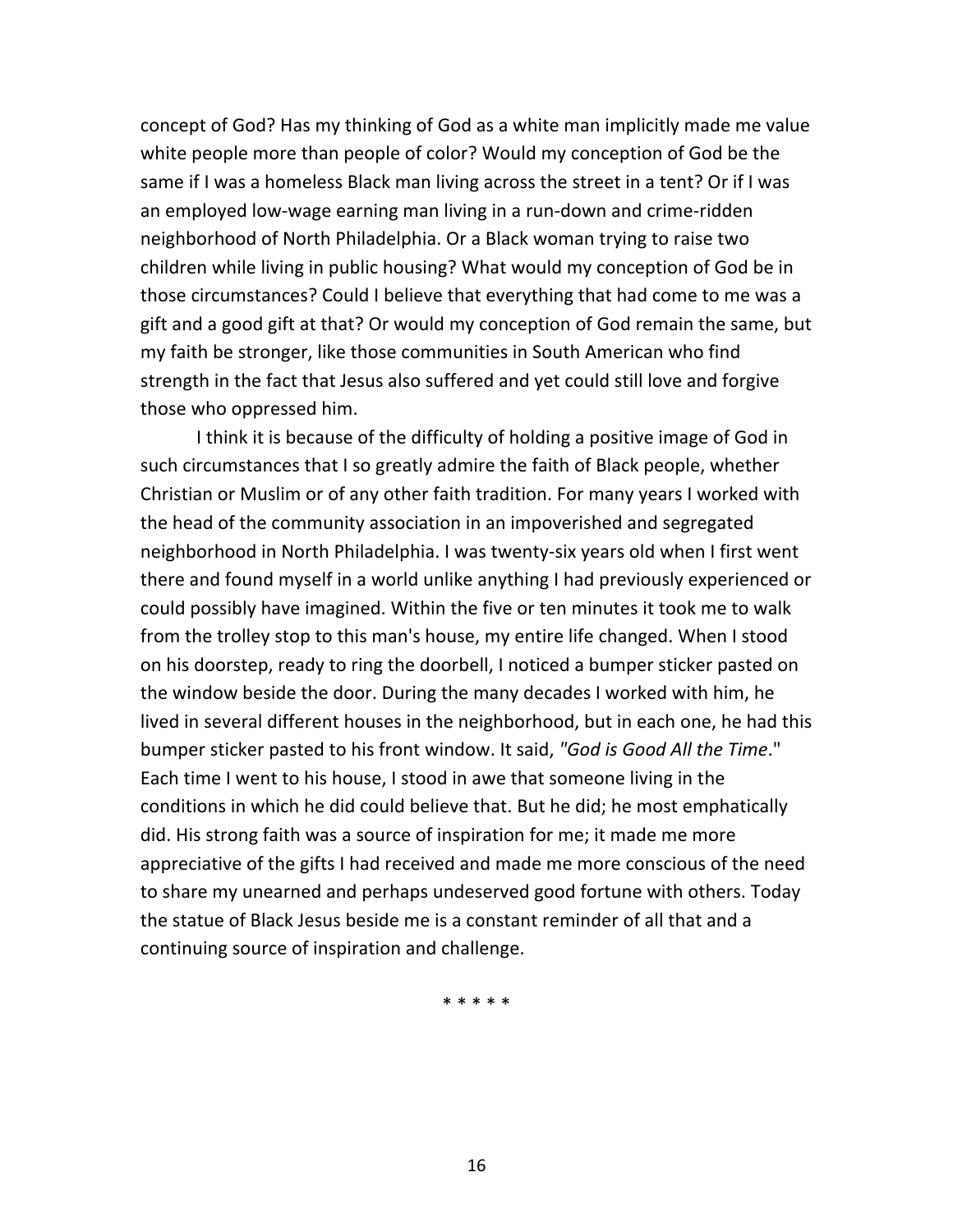#### **HEALING BEGINS**

August 9, 2020

*Healing begins when we each take responsibility for our part in the pain.* 

I spoke those words in a meeting for worship at Friends General Conference almost twenty-five years ago. The words, and the ones that followed, came from that place where spirit-led messages originate, not from any clear thinking of my own. The meeting for worship was focused on racial healing. There were about fifty or sixty white Quakers present, along with six Black Quakers, five women, and one man. What prompted my message was a question I asked myself: What did the six Black people need to hear from me? I concluded that an apology was in order, and that idea opened the door for the spirit to put the words in my mouth. They still seem relevant today—more relevant in fact—and suggest a possible way to begin to move forward. These are the words the spirit led me to speak back then:

"Healing begins when we each take responsibility for our part in the pain. I know that the pain of racial discrimination is not part of the past, not just a part of the period of slavery. I know that it has extended into my own lifetime and up to the present moment. I know that my parents, friends, and I have implicitly condoned it. I would like to apologize for myself and my society, white society, and all that we have done to you and your ancestors. I hope you will forgive us. For myself, I pledge that I will do whatever I can to make sure it does not continue."

My message was not directed toward the white people present. I was not saying, here is something I think we need to do. It was explicitly directed to the six Black people who sat in front of me and was intended to come from me personally to them personally and individually. Moreover, I was not then, and I am not now asking for forgiveness: that seems inappropriate and is simply a way to relieve myself of the burden of guilt. I can only apologize, and if forgiveness is offered or not, that was and still is a decision for them to make. And if it is withheld—withheld until I truly earn it by my present and future actions—then that would seem appropriate and just.

I felt strongly then and continue to feel today that the white society I, and most of you who are reading this are part of, owes a genuine, sincere, and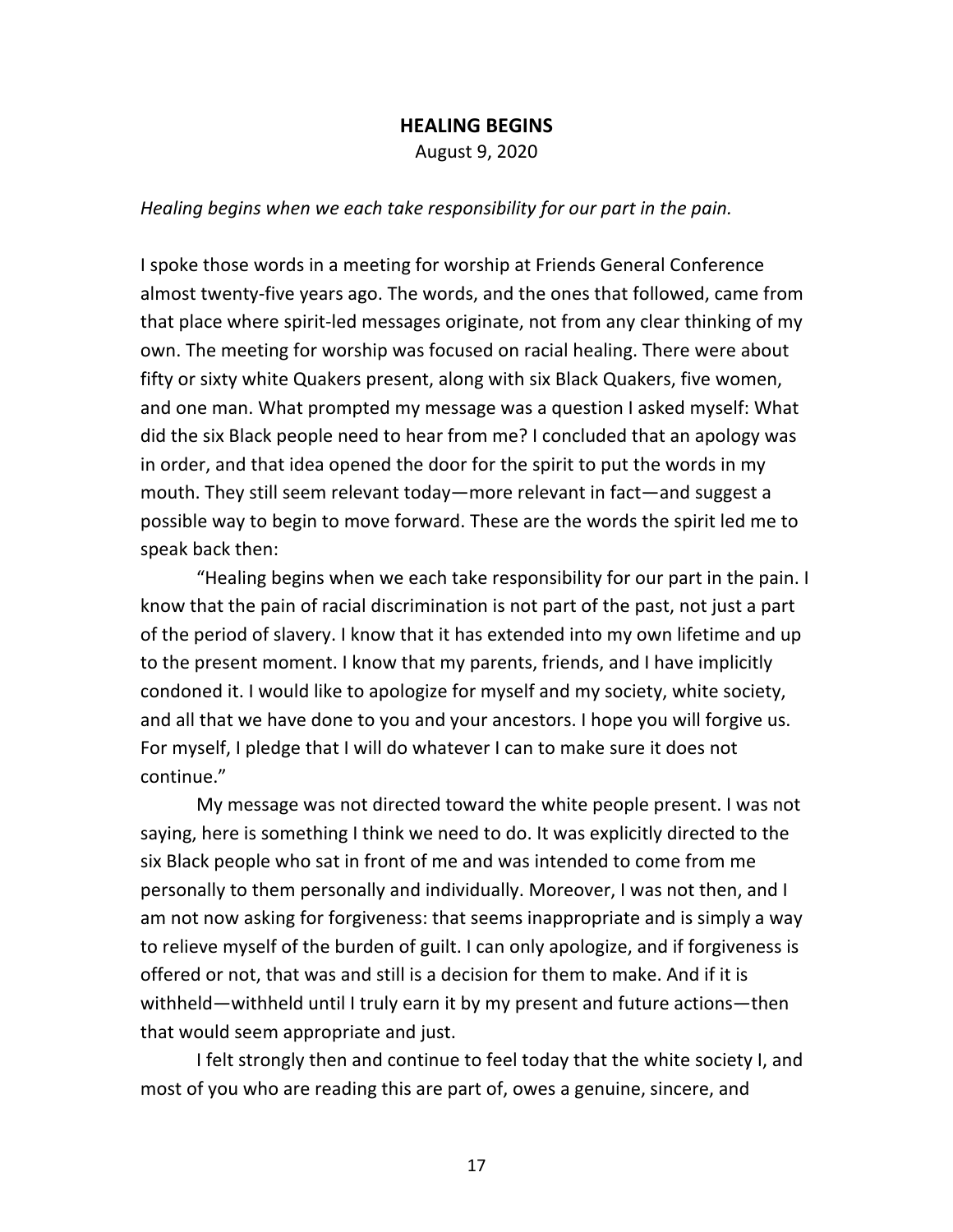explicit apology to the Black citizens of our community and country. We may think that by passing civil rights legislation, by passing laws to overcome discrimination, by supporting anti-poverty programs, that by doing all those things we have taken responsibility for the past and apologized, but in truth, we have not. We need to say it explicitly and directly to individual Black people, as I tried to do at FGC.

When I look at the Black Lives Matter movement and ask myself, what can I do, what should we—white society—do, I come back to that phrase: Healing begins when… We are the ones that need to initiate that healing; the Black Lives Matter movement has offered us an open invitation to do so and expressed the hope that we will take up that challenge. We need to apologize to each Black person we know and meet, even those friends we've had for years to whom we believe we have already shown our respect and support. We need to connect with one another, one on one, and get to know one another as real people, not as members of groups of "them" and "us;" we need to know one another's hopes and dreams, the things we share in common so that we can truly see that we are all part of one human family with the same hopes and dreams for our lives and the lives of our children. An apology may not be enough; there may be a need for reparations or other solutions. But it is an essential place to begin, a place of intimate human connection, and out of that whatever is needed to heal will arise and be valued more because it will be something we determine together. It will be an expression of our love and respect for one another.

While I believe this is something we need to do as individuals, it will not have the impact that is necessary unless we do it together, as communities seeking reconciliation with others. Simply walking up to a Black stranger and offering an apology may not be comfortable for either party nor will it lead to greater understanding. What is needed is an extended dialogue and an organized way to conduct it.

Although this is something I'd like to see all Philadelphia undertake, it is a process that Quakers could begin and hope that others might follow. Let us declare 2021 a **Year of Reconciliation**. Let each of our meetings reach out to a religious congregation in the Black community—preferably one that is also geographically and economically different—and offer an explicit apology for our own and our society's actions. Then let us begin a sustained yearlong process of getting to know one another as people and seeing what solutions for future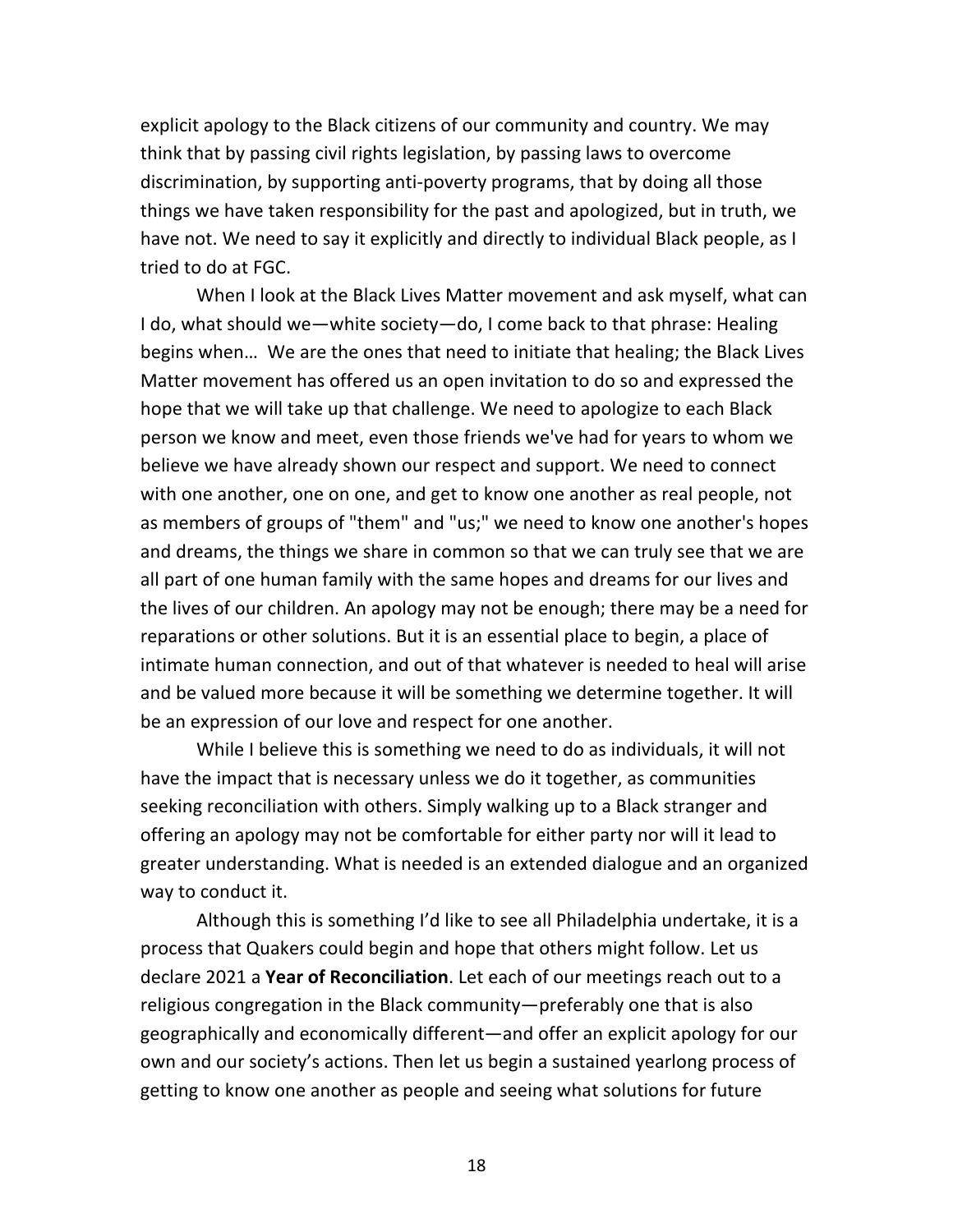change God may inspire us to find together. At the end of a year, we can collectively come together to share results.

I feel it is essential to do this in person, so it may not be possible to begin until the Covid-19 crisis has ended or eased. But we can start now to identify partners and plan how to go about this, even testing out some ideas via Zoom. Alone and separate we will continue to stumble; together we may be able not only to find a way to heal the pain but also a path toward a world in which all God's children will know only love and respect.

\* \* \* \* \*

## **LOOK FOR THE GOOD**

August 23, 2020

One of the readers of these Reflections sent me a music video of a song entitled *Love is Still the Answer*. I found this so inspiring I looked for other videos by the same artist, Jason Mraz. That led me to *Look for the Good,* which I found equally inspiring. Now I play each one several times a week as a source of inspiration. In addition, I printed out the words to the chorus of *Look for the Good* and taped them on a wall where I've started to put up quotes that inspire me. In the time I spent in solitary meeting for worship this morning it was those words I thought about almost as if they were a message someone else in meeting with me had just delivered.

Looking for the good in everyone has an obvious connection to the Quaker belief that there is "that of God" in everyone. Much as I believe that and find it helpful, it is sometimes too general and too conceptual to have an impact on how I behave. On the other hand, look for the good is simple, direct, tangible, clear, and easy to remember, and gives me a proactive orientation to the way I view other people and events.

When I thought about this phrase this morning, I was reminded that most of the time, I consider myself a "glass half empty" type of person. I tend to see the difficulties and problems first. Quite often, that helps me identify things I can do something about, but most of the time it means that I feel weighed down by the burden of these problems. In an earlier Reflection, I noted how I thought I often walked around with "my blues on parade." My usual reaction to this feeling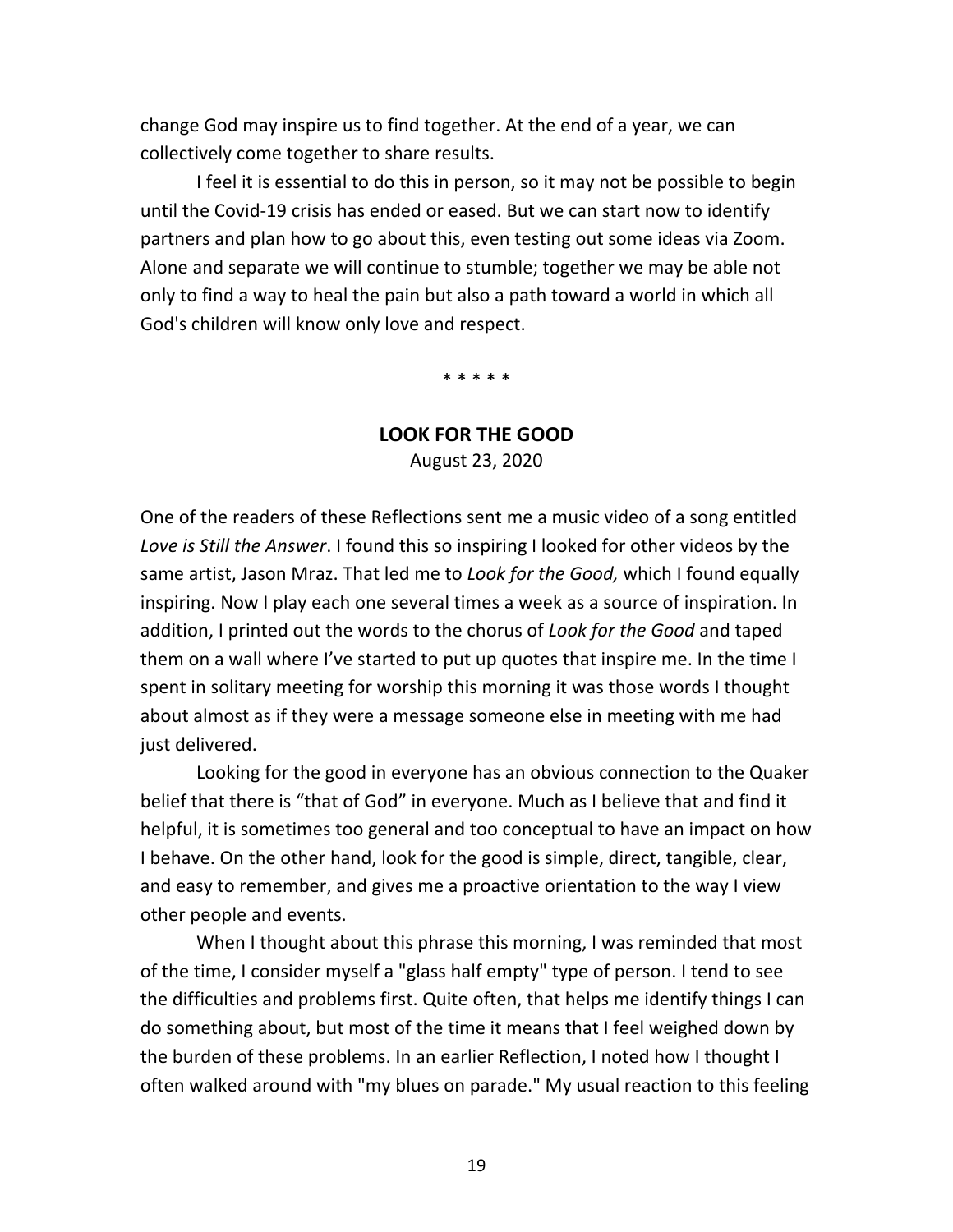has just been to hope the problems and difficulties will go away, hope that things will improve in the future. But valuable as a feeling of hope can be, it can also be an obstacle, as Thich Nhat Hanh points out. When "we cling to our hope in the future, we do not focus our energies and capabilities on the present moment. If you can refrain from hoping you can bring yourself entirely into the present moment and discover the joy that is already here." That certainly is true for me, and so I have decided to abandon all hope and simply look for the good that's in the present around me right now.

That seems like a crazy thing to do when the world seems to be in such a mess. But I'm starting to feel that makes it even more important to look for the good—to recognize and appreciate the good that is there, and to believe that some good will come of all that seems to be a mess right now and to set about trying to find it. So, I invite you to join me and follow Jason's advice:

*Look for the good in everything. Look for the people who will set your soul free. It always seems impossible until it's done. Look for the good in everyone. Look for the good in everyone.* 

\* \* \* \* \*

#### **HOPE**

#### August 30, 2020

Last week I reflected on how hope could be an obstacle to appreciating and experiencing the joy and wonder of the present moment. This week, while meditating in the morning, I recalled those thoughts and found myself reflecting on the opposite—how hope can be a positive influence and give strength during difficult times. That reflection was influenced by a recent video chat with the young man I visit in prison. He is serving a term of life without parole, but despite that, he has a remarkably positive and optimistic attitude about his life. I sometimes feel he is more positive and optimistic than I am despite the difference in our circumstances.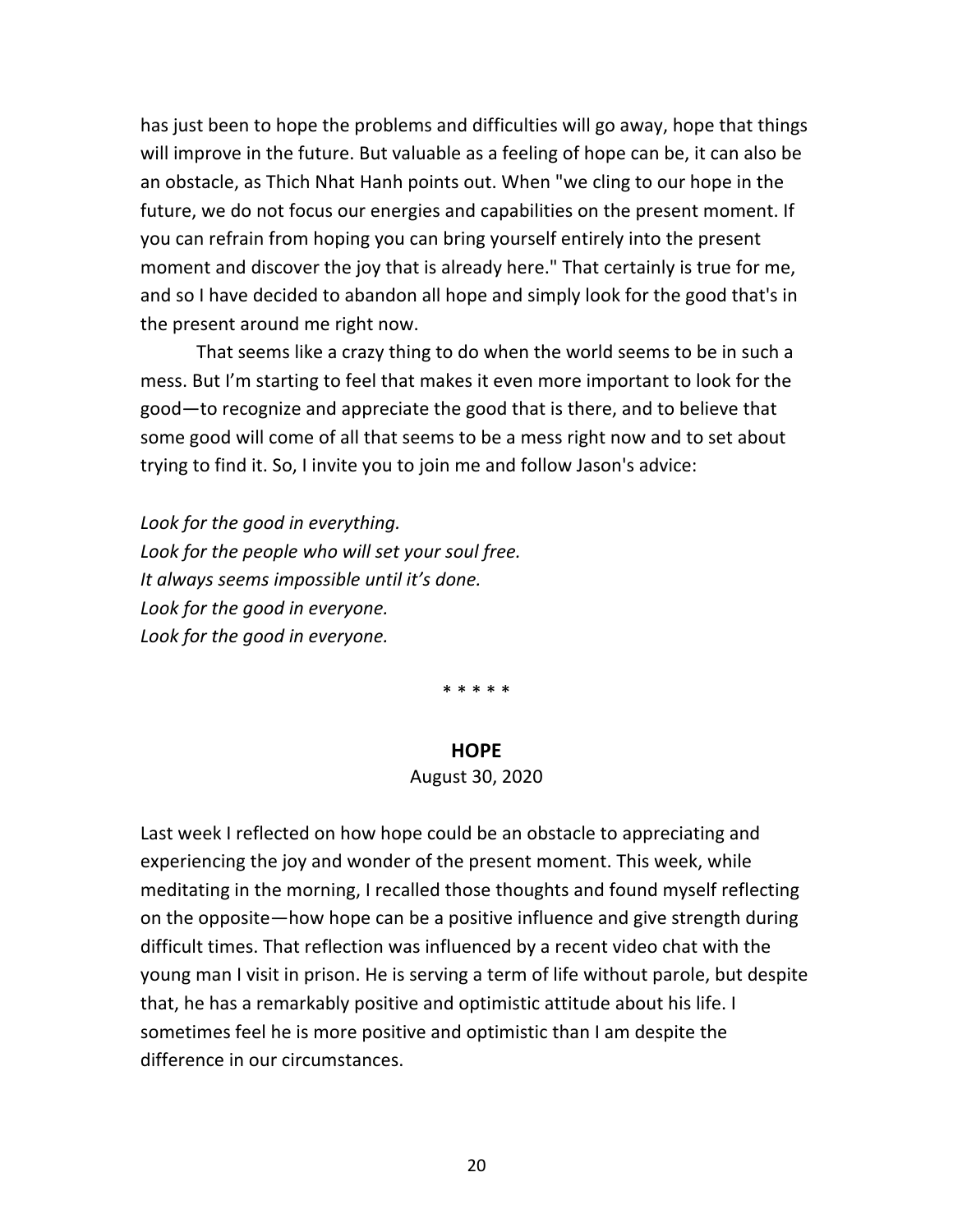His attitude is, in part at least, influenced by his religious beliefs. He is a Muslim and takes his religious practices seriously; he fasts during Ramadan and does his best to pray five times a day within the context of his prison schedule. He believes that where he is right now—where each of us is right now—is precisely where Allah intends him (and us) to be, and therefore all is to the good. He acknowledges that being sent to prison has had a positive impact on his life, transforming him from a drug dealer and petty criminal into a more thoughtful and responsible man.

While I think I would find a life sentence demoralizing, he is sustained by the hope that appeals may reduce his sentence, and he may eventually be able to go home. Over the 13 years he has been in prison, he has done a good job of educating himself about the law and has filed many appeals himself, pointing out irregularities in his trial. Even though so far all of those have been turned down, he has not lost hope.

The appeals process is like climbing a ladder. Each time you go up one rung and get rejected, that allows you to move up to the next higher rung until finally you get near the top where, in some instances, a favorable outcome might be more likely. He's almost at the top right now and waiting for the result. But recently, he said that if his latest appeal is rejected, he will apply to have his sentence commuted based on his positive accomplishments in prison. So, there is still room to hope, and I believe that contributes to his ability to maintain such a positive outlook.

At first, his example served to remind me that there are two aspects of hope. Yes, it can be an obstacle to living in the present moment, but it can also be the factor that makes it possible to live positively in the difficult circumstances of the present moment. So, my previous conclusion to abandon all hope seems a little too extreme. But the more I thought about his situation, the more I realized that he embodies a good balance between these two aspects of hope. In the present, he is taking advantage of whatever the prison has to offer in educational courses, focusing on subjects that may be of use to him if he gets out, but often taking things simply for the experience of learning something new. He has written one short book about his relationship with his daughter and is now completing a book of poems. He is very focused on making the most out of the present moment to the fullest extent his circumstances allow. He is not pinning all his "hopes" on a future that may or may not occur. On the other hand, neither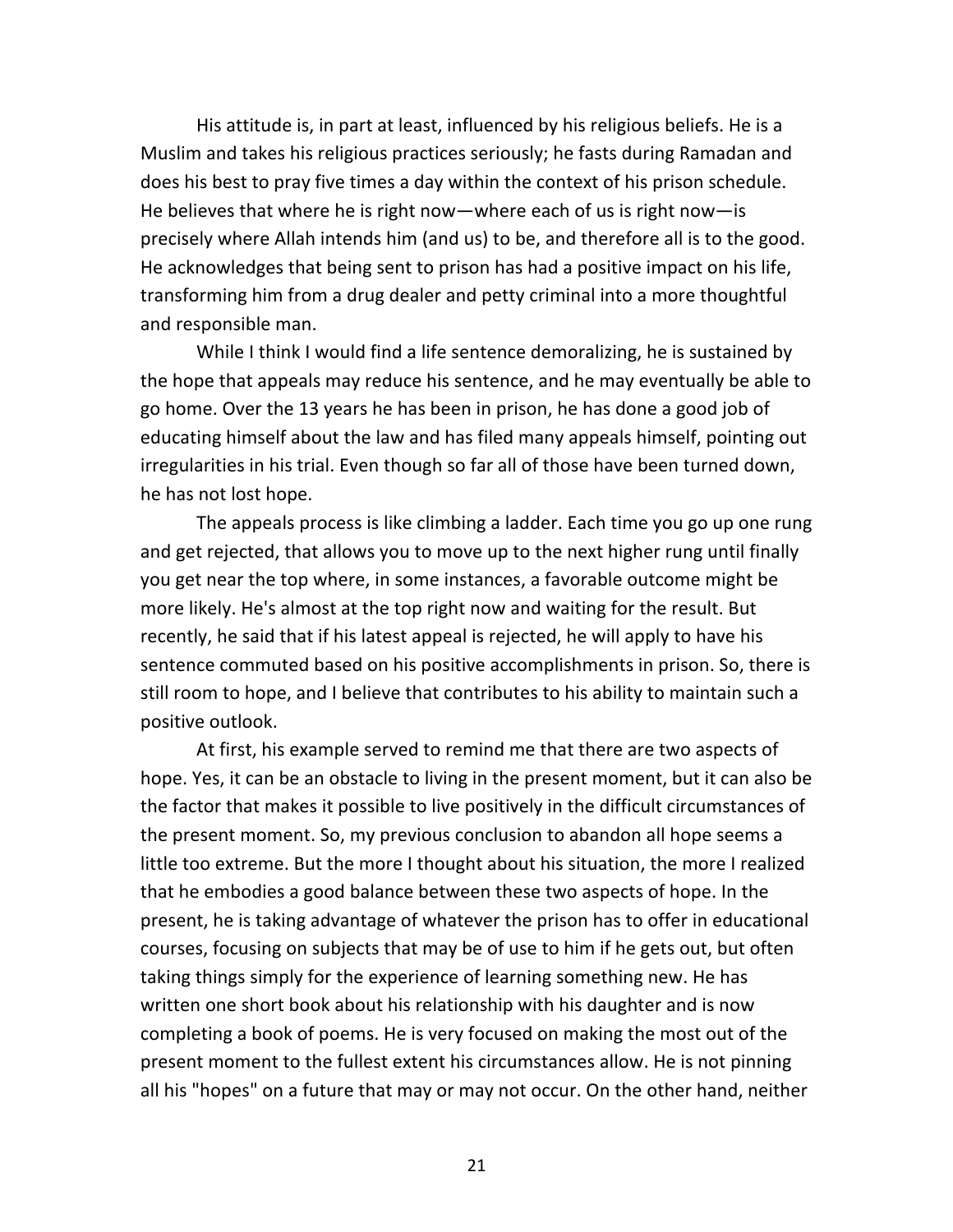is he just sitting back and idly hoping that something good will happen in the future. He's taking whatever action he can to help the future he hopes for appear.

So now I see that both aspects of hope have their worthwhile qualities. The key is to find the balance between pinning your hopes on the future to such a degree that you miss out on the joy and wonder of the present and focusing so much on the present that you neglect to do your part in helping a positive future emerge.

\* \* \* \* \*

# **HOLDING IN THE LIGHT #2**

September 27, 2020

Last week I was informed that an acquaintance from Chestnut Hill Friends Meeting was in intensive care, sedated, and on a ventilator. Whether this was from Covid-19 or another reason, I do not know. I refer to him as an acquaintance rather than a friend not to diminish my feeling for him, but because I only knew him in that limited way you know people in your Quaker meeting with whom you have no other social or personal connection. My closest contact with him came once a year when I organized the meeting's annual art show in the gathering room of the "old" Chestnut Hill meetinghouse. He was always eager to display and discuss his artwork and occasionally helped organize and hang the show. I also know he liked dancing, although I never saw him dance. My impression was that he had a difficult life and struggled with both financial and health issues. I may be wrong, but that's the impression I had, and it's that impression, combined with his present circumstances, that weighs heavily on my heart this morning as I sit here in my usual solitary meeting for worship.

Some Friends have organized sessions to hold him in the Light, so that is what I am trying to do this morning. But I find that this has produced thoughts about the meaning of "holding in the Light' somewhat different from those I expressed when I wrote the first of these Reflections back in March. At that time, I wrote that holding in Light meant to ask God to be present with another, to give strength and comfort in a difficult situation, and for the other person to be aware of God's presence. While I still hold that view, I see it somewhat differently today.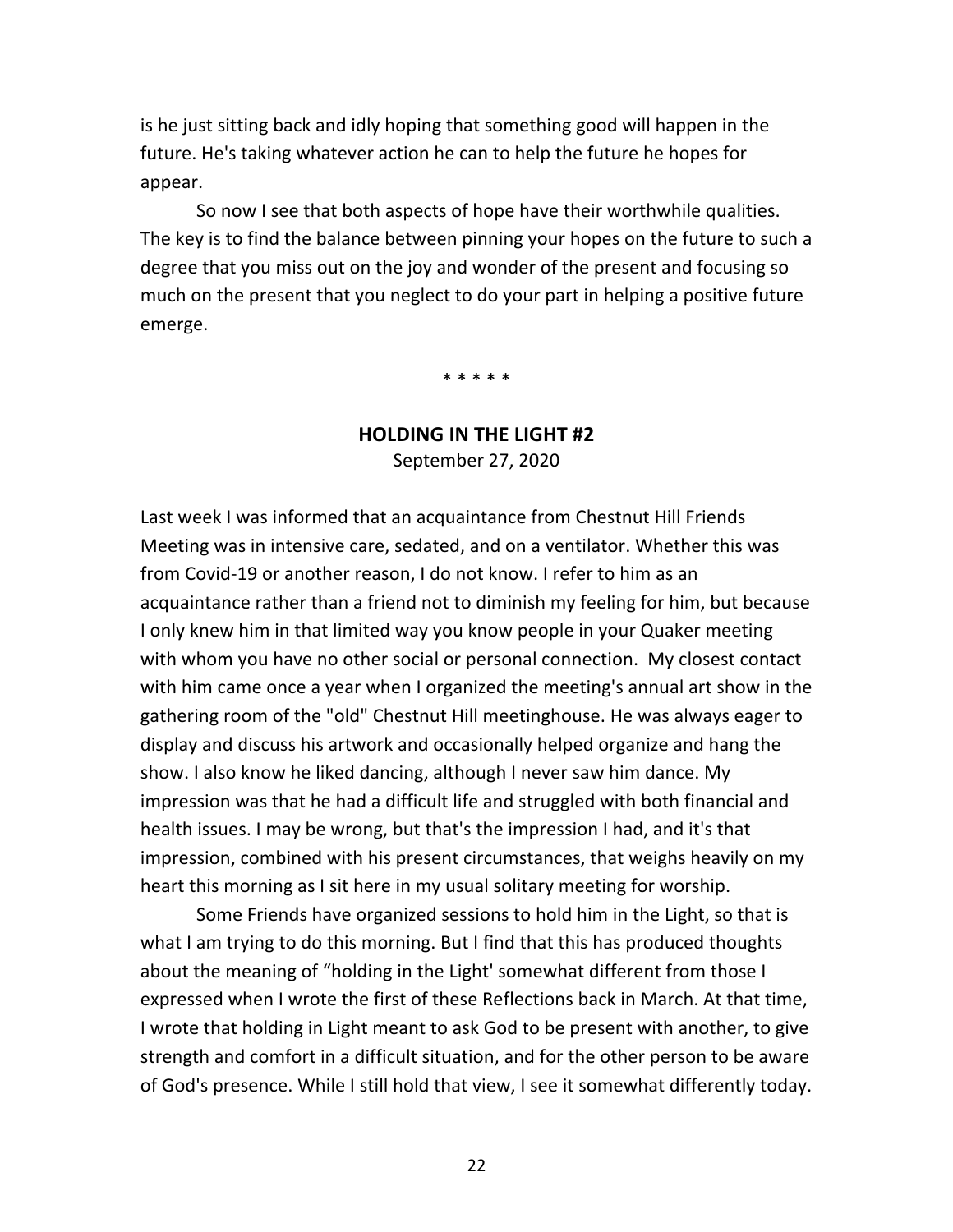I found myself asking if I can hold myself in the Light, and if so, what does that mean? The answer that comes to me is yes. When I have been in difficult circumstances I have asked God to be with me and to give me the strength I need to deal with the situation. In that sense, I am holding myself in the Light. But at the same time, I know I am trying to ask God to give me the strength to accept the situation, to find meaning and purpose in it, and to be able to overcome my fear and say, "thy will be done" and mean it. That's not easy, and I can't claim I've always been able to do that.

In holding myself in the Light, I try to remind myself that if I believe in God's presence and goodness (as I do), then there must be purpose and meaning and some sliver of good in all the experiences that come to me; all are gifts intended to help me along my spiritual journey. None are inherently good or bad; it's only our thinking, as Shakespeare reminds us, that makes them one or the other. So, if we have a choice, why not assume there is some good even if it's very hard to find? I know: easy to say, but extremely hard to do. However, we have no other choice. Holding ourselves in the light is both to ask for God's presence and to be willing to accept the outcome no matter what that may be.

On the other hand, when it comes to holding another in the Light, I think that trying to find meaning and purpose and good in a difficult situation is not our purpose. Our task in those situations is the opposite: it is to see the difficulty for what it is and not pretend otherwise. It is to feel, to the extent we can, the pain and suffering another is experiencing and acknowledge that. It is not to be the optimistic one, saying, all will be well, but to moan and cry out, "Why him, God, why him?" In doing so, we shoulder some of the burden of the pain and try to unite with it, leaving the other person the task of finding whatever meaning, purpose, or good they can find in the situation.

While we can never experience the real pain and suffering of another or the mental anguish or fear, we can perhaps imagine it from some similar experience of our own or by imagining how we would feel in the same situation. And if we can do that, if we can enter into and experience the condition of another as if it were truly our own and still say "thy will be done," then the Light we hold another in will be imbued with real power—the power that comes from our confidence that God is with us at all times, the power that comes from the belief in God's goodness, the power of our love for another, and the power to